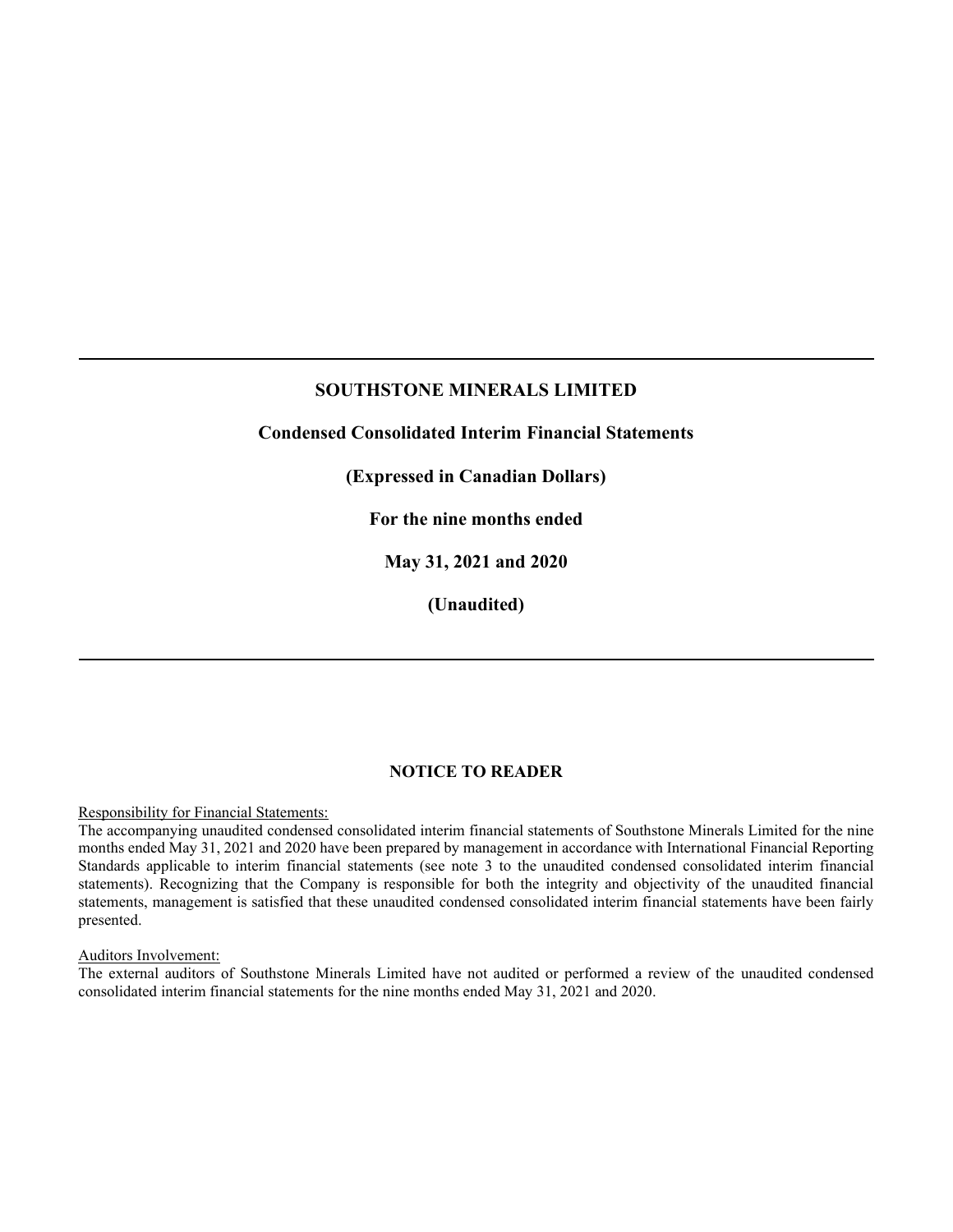# Condensed Consolidated Interim Statement of Financial Position (unaudited)

(Expressed in Canadian Dollars)

|                                                                 | May 31, 2021    | <b>August 31, 2020</b> |
|-----------------------------------------------------------------|-----------------|------------------------|
|                                                                 |                 |                        |
| <b>ASSETS</b>                                                   |                 |                        |
| <b>Current Assets</b>                                           |                 |                        |
| Cash                                                            | \$<br>254,254   | \$<br>498,115          |
| Receivables (Note 6)                                            | 53,606          | 68,734                 |
| Prepaid expenses                                                | 7,859           | 4,230                  |
| Inventories (Note 7)                                            |                 | 366,016                |
|                                                                 | 315,719         | 937,095                |
| <b>Non-current assets</b>                                       |                 |                        |
| Rehabilitation deposit (Note 15)                                | 221,020         | 196,259                |
| Exploration and evaluation assets (Note 8)                      | 557,395         | 494,951                |
| Equipment (Note 9)                                              | 80,493          | 99,276                 |
| <b>TOTAL ASSETS</b>                                             | \$<br>1,174,636 | \$<br>1,727,581        |
|                                                                 |                 |                        |
| <b>LIABILITIES AND DEFICIENCY</b><br><b>Current Liabilities</b> |                 |                        |
| Trade and other payables (Note 10)                              | \$<br>272,465   | \$<br>690,837          |
| Promissory notes (Note 11)                                      | 409,588         | 399,480                |
| Interest bearing loans and borrowings (Note 12)                 |                 | 475,274                |
| Refundable deposit (Note 15)                                    | 61,423          | 54,542                 |
| Rehabilitation provision (Note 15)                              | 276,019         | 245,097                |
| Deferred recovery (Note 13)                                     | 36,798          | 35,213                 |
| Due to related parties (Note 14)                                | 183,337         | 241,099                |
|                                                                 | 1,239,629       | 2,141,542              |
| <b>Long-term Liabilities</b>                                    |                 |                        |
| Deferred recovery (Note 13)                                     | 18,399          | 38,307                 |
|                                                                 | 1,258,029       | 2,179,849              |
| <b>Deficiency</b>                                               |                 |                        |
| Share capital (Note 16)                                         | 17,345,025      | 16,781,982             |
| Reserve for warrants (Note 17)                                  | 749,948         | 749,946                |
| Reserve for share-based payments (Note 18)                      | 2,378,970       | 2,378,970              |
| Reserve for foreign exchange                                    | 243,861         | 231,544                |
| Accumulated deficit                                             | (20,982,611)    | (20, 821, 339)         |
|                                                                 | (264, 807)      | (678, 897)             |
| Non-controlling interest (Note 22)                              | 181,413         | 226,629                |
|                                                                 | (83, 394)       | (452, 268)             |
| <b>TOTAL LIABILITIES AND DEFICIENCY</b>                         | \$<br>1,174,635 | \$<br>1,727,581        |
|                                                                 |                 |                        |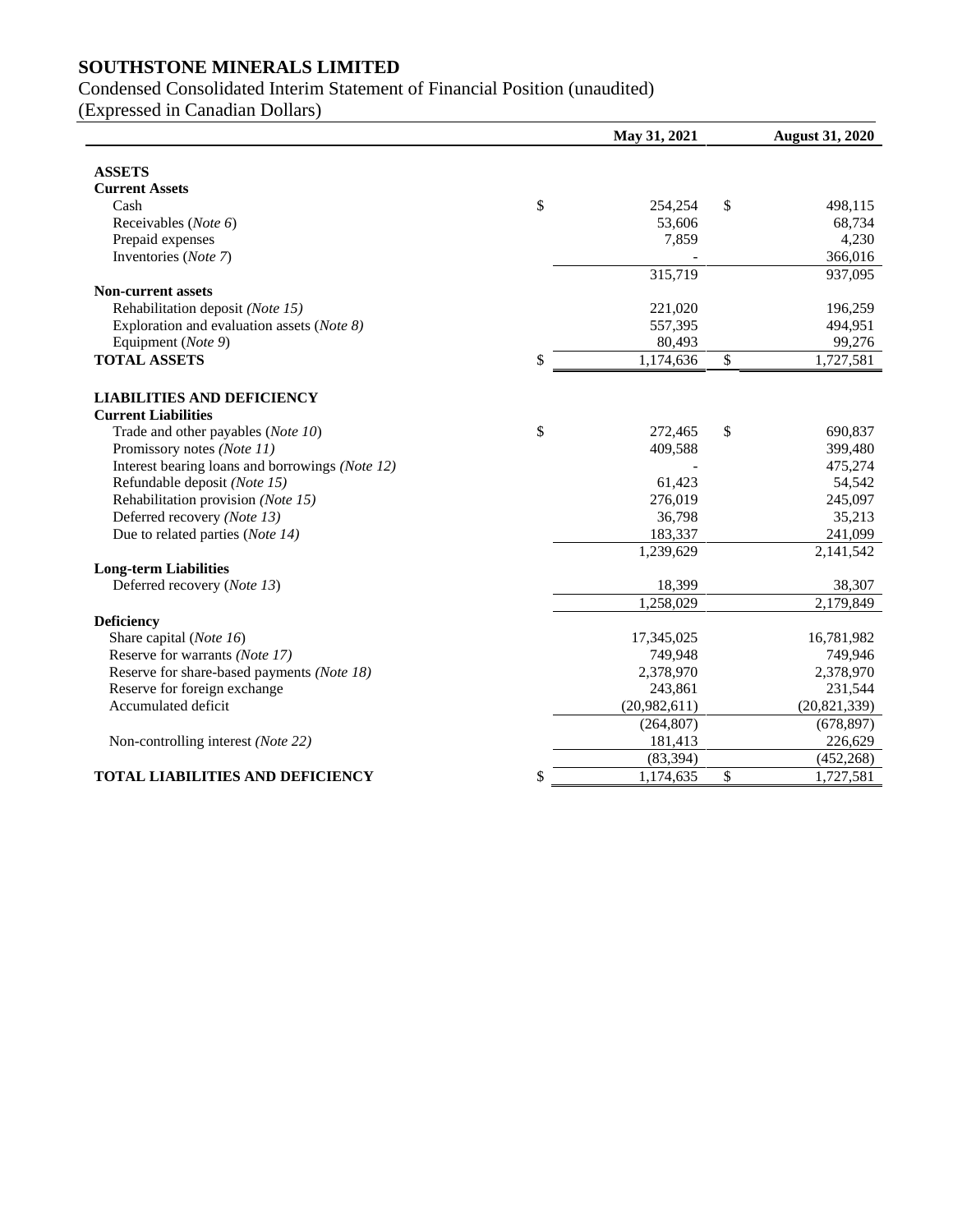Condensed Consolidated Interim Statements of Income and Comprehensive Income (unaudited) (Expressed in Canadian Dollars)

|                                                  |            | Three months ended May 31, |             | Nine months ended May 31, |
|--------------------------------------------------|------------|----------------------------|-------------|---------------------------|
|                                                  | 2021       | 2020                       | 2021        | 2020                      |
| <b>Revenues</b>                                  | 269,454    | 428,178                    | 2,054,221   | \$4,488,724               |
| Cost of sales                                    | (256, 926) | (394, 973)                 | (1,745,083) | (3,814,774)               |
| <b>Gross Profit</b>                              | 12,528     | 33,205                     | 309,138     | 673,950                   |
| <b>Operating expenses</b>                        |            |                            |             |                           |
| Amortization (Note 9)                            | (6)        | (3,247)                    | (854)       | (3,984)                   |
| Foreign exchange (loss)/gain                     | 34,258     | (48, 841)                  | 45,975      | (70, 482)                 |
| Management and consulting (Note 14)              | (89, 389)  | (82, 941)                  | (279, 601)  | (235,952)                 |
| Office and general                               | (1,948)    | (2,053)                    | (21,260)    | (19,267)                  |
| Professional fees                                | (21, 685)  | (103, 655)                 | (104, 433)  | (195, 844)                |
| Project investigation costs                      |            | 67                         | (26,081)    | (8,248)                   |
| Raw material and engineering cost                |            | (2,082)                    |             | (2,082)                   |
| Share based payments (Note 20)                   |            |                            |             | 66,061                    |
| Shareholder information                          | (4,243)    | (3,652)                    | (11, 303)   | (27, 194)                 |
|                                                  | (83, 013)  | (246, 404)                 | (397, 557)  | (496, 992)                |
| Finance charge                                   | 20,355     | (14, 331)                  | (25,946)    | (45,583)                  |
| Loss on sale of plant & equipment                | (15,292)   | (4,805)                    | 2,190       | (17, 977)                 |
| Kwena disposition                                |            | 19,445                     |             | 19,445                    |
|                                                  | 5,063      | 309                        | (23,756)    | (44, 115)                 |
| Net income / (loss) before tax                   | (65, 422)  | (212,890)                  | (112, 175)  | 132,843                   |
| Income tax provision                             |            |                            |             |                           |
| Net income / (loss) for the period               | (65, 422)  | (212,890)                  | (112, 175)  | 132,843                   |
| Total loss attributable to:                      |            |                            |             |                           |
| Shareholders of the company                      | (53, 817)  | (327,079)                  | (160, 815)  | (311, 475)                |
| Non-controlling interests                        | (11,605)   | 114,189                    | 48,641      | 444,319                   |
|                                                  | (65, 422)  | (212,890)                  | (112, 174)  | 132,844                   |
| Other comprehensive loss                         |            |                            |             |                           |
| Exchange differences on translating foreign      |            |                            |             |                           |
| operations                                       | (1, 804)   | (291, 128)                 | 11,860      | (312, 590)                |
| Total comprehensive loss for the period          | (67, 226)  | (504, 018)                 | (100, 314)  | (179, 746)                |
| Other comprehensive loss attributable to:        |            |                            |             |                           |
| Shareholders of the Company                      | (1,804)    | 122,682                    | 11,860      | 101,220                   |
| Non-controlling interests                        |            | (413,809)                  |             | (413,809)                 |
|                                                  | (1,804)    | (291, 127)                 | 11,860      | (312, 589)                |
| Total comprehensive loss attributable to:        |            |                            |             |                           |
| Shareholders of the company                      | (55, 622)  | (204, 397)                 | (148, 955)  | (210, 256)                |
| Non-controlling interests                        | (11, 604)  | (299, 621)                 | 48,641      | 30,509                    |
|                                                  |            |                            |             |                           |
|                                                  | (67, 226)  | (504, 018)                 | (100, 314)  | (179, 746)                |
| Basic and fully diluted loss per common share    | (0.00)     | (0.02)                     | (0.01)      | 0.01                      |
| Weighted average number of shares<br>outstanding | 24,507,914 | 23,178,053                 | 24,507,914  | 23,178,053                |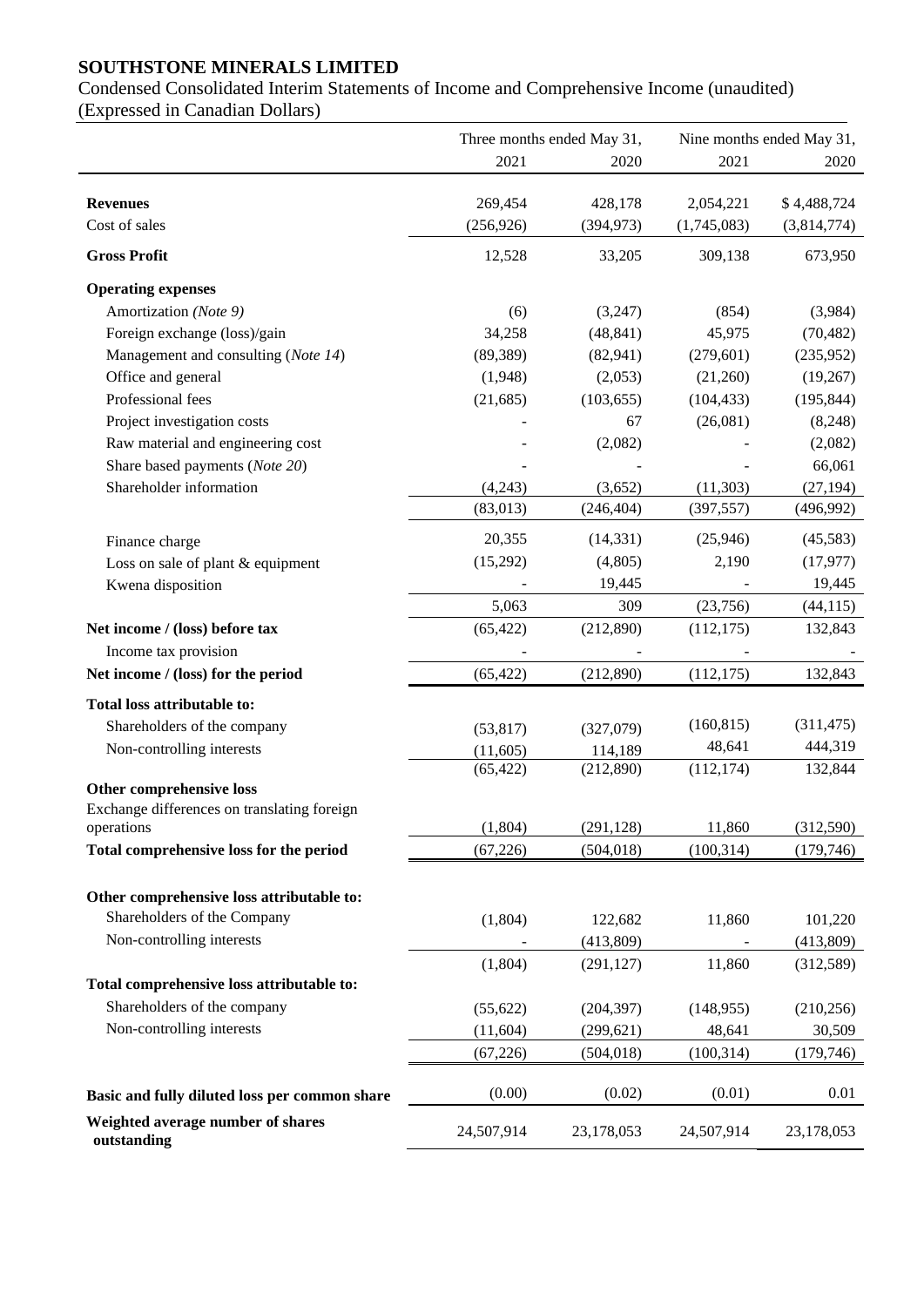# Condensed Consolidated Interim Statement of Changes in Equity (unaudited)

(Expressed in Canadian Dollars)

|                                              |                          | Share Capital |             |     |          |          |     |                          |                 |                          |    |                          |               |
|----------------------------------------------|--------------------------|---------------|-------------|-----|----------|----------|-----|--------------------------|-----------------|--------------------------|----|--------------------------|---------------|
|                                              | Number of                |               | Share based |     |          | Foreign  |     | Convertible              |                 |                          |    | Equity Attributable to   |               |
|                                              | shares                   | Amount        | payments    |     | Warrants | Exchange |     | loan - Equity            |                 | Deficit Shareholders     |    | NCI                      | Total         |
| Balance, August 31, 2019                     | 23,260,212               | \$17,053,081  | \$2,378,970 |     | 749,946  | 174,037  |     | 25,178                   | \$ (20,828,387) | (447, 175)               |    | 217,263                  | (229, 912)    |
| Currency translation adjustment              |                          |               |             |     |          | 107,969  |     |                          |                 | 107,969                  |    | $\overline{\phantom{a}}$ | 107,969       |
| Shares cancelled                             | (4,077,416)              | (468,903)     |             |     |          |          |     |                          |                 | (468,903)                |    |                          | (468,903)     |
| Net profit for the period                    |                          |               |             |     |          |          |     | $\overline{\phantom{a}}$ | (781, 205)      | (781, 205)               |    | 279,279                  | (501, 926)    |
| <b>Balance, May 31, 2020</b>                 | 19,182,796               | \$16,584,178  | \$2,378,970 |     | 749,946  | 282,006  |     | 25,178                   | \$ (21,609,592) | \$(1,589,314)            |    | 496,542                  | \$(1,092,772) |
| Settlement of debt                           | 1,750,000                | 164,063       |             |     |          |          |     |                          |                 | 164,063                  |    |                          | 164,063       |
| Effect on Kwena share conversion on NCI      | $\overline{\phantom{0}}$ |               |             |     |          |          |     |                          | (349,049)       | (349,049)                |    | 349,049                  |               |
| Conversion of notes                          | 171,260                  | 33,741        |             |     |          |          |     | (25, 178)                |                 | 8,563                    |    |                          | 8,563         |
| Derecognize CTA related to Kwena Disposition |                          |               |             |     |          | (80,525) |     |                          |                 | (80,525)                 |    | (50,663)                 | (131, 188)    |
| Elimination of NCI related to Kwena          |                          |               |             |     |          |          |     |                          |                 | $\overline{\phantom{a}}$ |    | (1,025,156)              | (1,025,156)   |
| Currency translation adjustment              |                          |               |             |     |          | 30,063   |     |                          |                 | 30,063                   |    | 155,843                  | 185,906       |
| Net profit for the period                    |                          |               |             |     |          |          |     | $\overline{\phantom{a}}$ | 1,137,302       | 1,137,302                |    | 301,014                  | 1,438,316     |
| Balance, August 31, 2020                     | 21,104,056               | \$16,781,982  | \$2,378,970 | S   | 749,946  | 231,544  | -SS |                          | \$ (20,821,339) | (678, 897)               | -S | 226,629                  | (452, 268)    |
| Conversion of debt                           | 6,207,832                | 563,043       |             |     |          |          |     |                          |                 | 563,043                  |    |                          | 563,043       |
| Subsidiary dividend                          |                          |               |             |     |          |          |     |                          |                 |                          |    | (93, 857)                | (93, 857)     |
| Currency translation adjustment              |                          |               |             |     |          | 12,317   |     |                          | (457)           | 11,860                   |    |                          | 11,860        |
| Net profit for the period                    |                          |               |             |     |          |          |     | $\overline{\phantom{a}}$ | (160, 815)      | (160, 815)               |    | 48,641                   | (112, 174)    |
| <b>Balance, May 31, 2021</b>                 | 27,311,888               | \$17,345,025  | \$2,378,970 | -XS | 749,946  | 243,861  | \$. |                          | \$ (20,982,611) | (264,809)                | -S | 181,413                  | (83,396)      |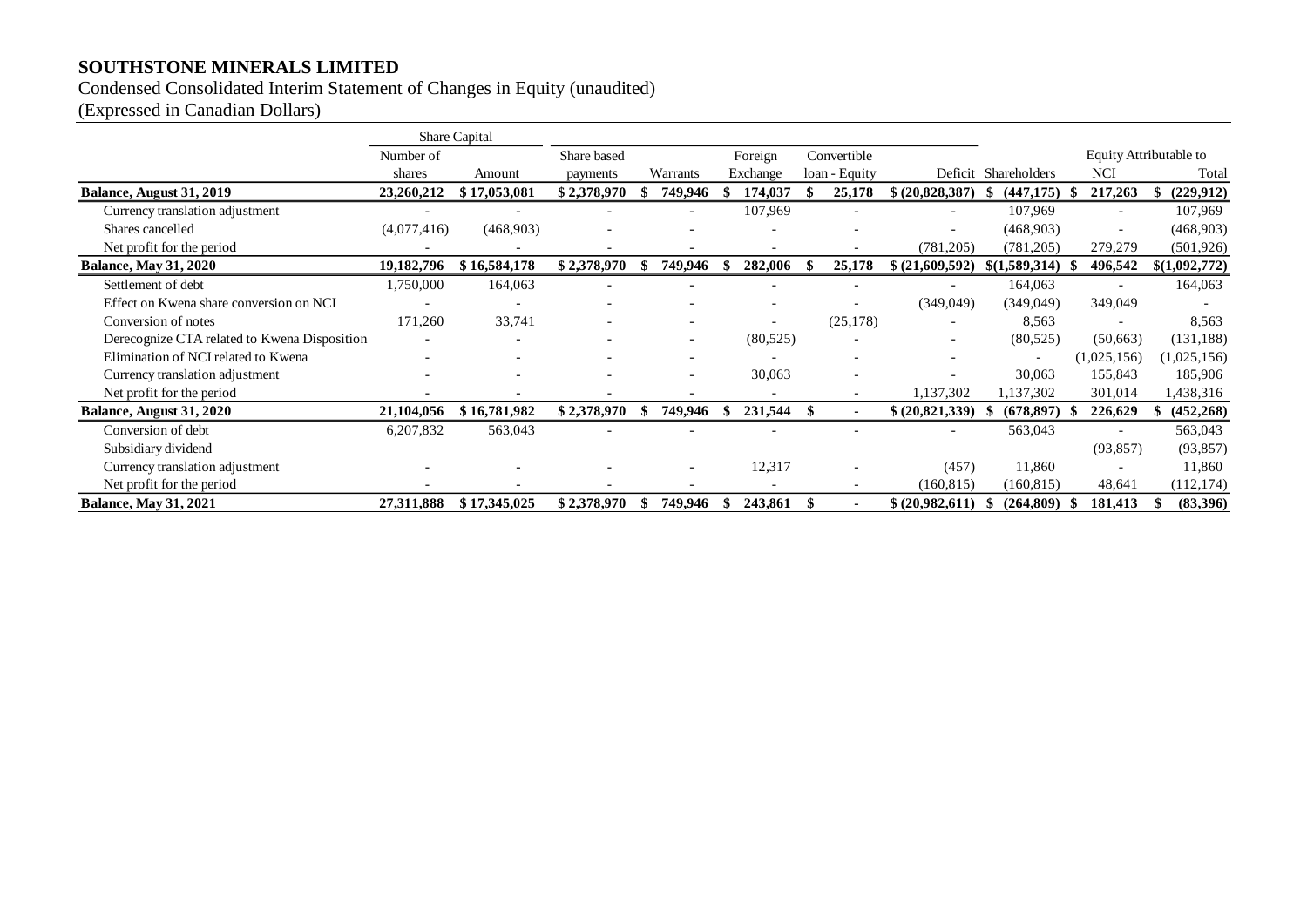# Condensed Consolidated Interim Statement of Cash Flows (unaudited)

(Expressed in Canadian Dollars)

| Nine months period ended May 31,                                          | 2021          | 2020          |
|---------------------------------------------------------------------------|---------------|---------------|
|                                                                           |               |               |
| <b>Operating Activities</b><br>Net (loss) / profit for the period         | (112, 174)    | \$<br>132,844 |
|                                                                           | \$            |               |
| Adjustments to reconcile net loss to cash flow from operating activities: |               |               |
| Share based payments (Note 18)                                            |               | (66,061)      |
| Amortization (Note 9)                                                     | 29,955        | 76,292        |
| Non-cash finance expense                                                  | 26,228        | (37, 423)     |
| Loss on sale of equipment                                                 | (2,190)       | 17,977        |
| Unrealized foreign exchange gain                                          | (62, 818)     |               |
| Non-cash profit on sale of the Kwena Group                                |               | (19, 445)     |
| Net changes in non-cash working capital items:                            |               |               |
| Inventories (Note 8)                                                      | 366,016       | 16,170        |
| Accounts receivables and advances (Note 7)                                | 15,128        | 119           |
| Prepaid expenses                                                          | (3,629)       | (792)         |
| Trade and other payables (Note 10)                                        | (418, 372)    | (316, 682)    |
| Tax paid                                                                  |               | (199, 347)    |
| Due to related parties (Note 14)                                          |               | 114,972       |
| Cash flow used in operating activities                                    | (161, 857)    | (281, 376)    |
| <b>Financing Activities</b>                                               |               |               |
| Minority dividend                                                         | (93, 856)     |               |
| Net settlement of promissory notes (Note 11)                              |               | (8,957)       |
| Interest bearing loans and borrowings (Note 12)                           |               | 143,005       |
| Cash flow provided from financing activities                              | (93, 856)     | 134,048       |
|                                                                           |               |               |
| <b>Investing Activities</b>                                               |               |               |
| Changes in property, plant and equipment (Note 9)                         |               | 193,841       |
| Deposits paid                                                             |               | (16,712)      |
| Cash flow used in investing activities – continued operations             |               | 177,129       |
| <b>Effect of currency translation reserve</b>                             | 11,853        | 357,856       |
| Net increase/(decrease) in cash and cash equivalents                      | (255,712)     | 29,801        |
| Cash and cash equivalents, beginning of the period                        | 498,115       | 45,519        |
| Cash and cash equivalents, end of the period                              | \$<br>254,254 | \$<br>433,176 |

*The accompanying notes are an integral part of these unaudited condensed consolidated interim financial statements.*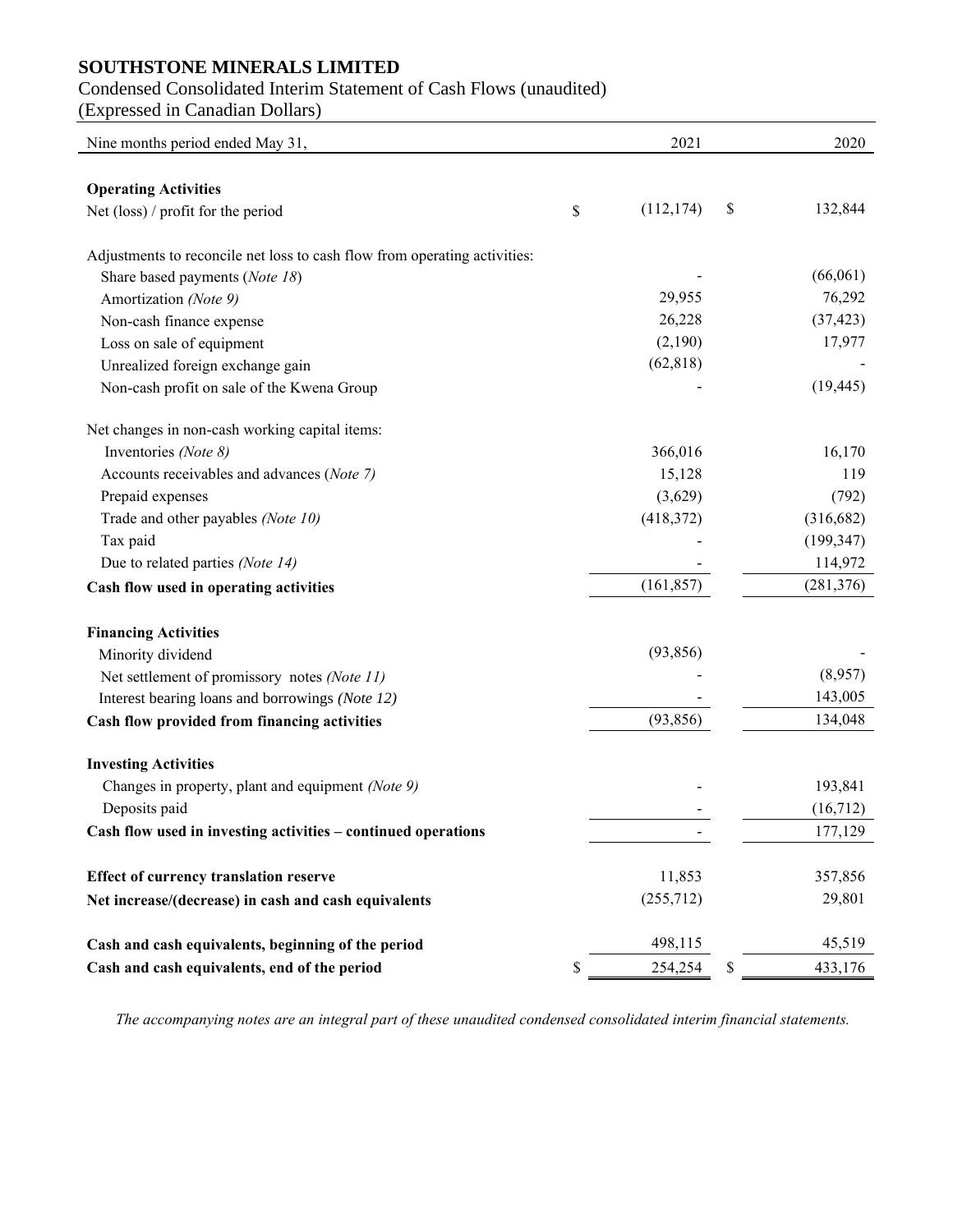# **1. CORPORATE INFORMATION AND NATURE OF OPERATIONS**

Southstone Minerals Limited (the "Company") was incorporated under the British Columbia Business Corporations Act on April 10, 2007. The Company holds an interest in the Oena Diamond Mine, an alluvial diamond property, located in the Northern Cape Province, South Africa that consists of one New Order Mining Lease. The Company is listed on the TSX Venture Exchange ("TSX.V"), having the symbol SML. The address of the Company's corporate office is 2751 Graham Street, Victoria, British Columbia, V8T 3Z1, Canada.

# **2. GOING CONCERN**

These unaudited condensed consolidated interim financial statements have been prepared on a going concern basis, which assumes the Company will be able to realize its assets and discharge its liabilities in the normal course of operations in the foreseeable future. Realization values may be substantially different from the carrying values as shown and these unaudited condensed consolidated interim financial statements, and do not give effect to adjustments that would be necessary to the carrying values and classification of assets and liabilities should the Company be unable to continue as a going concern.

The outbreak of COVID-19 has resulted in governments worldwide enacting emergency measures to combat the spread of the virus. Measures taken to contain the spread of the virus, including travel bans, quarantines, social distancing, and closures of non-essential services have triggered significant disruptions to businesses worldwide, resulting in an economic slowdown. The pandemic could continue to have a negative impact on the stock market, including trading prices of the Company's shares and its ability to raise new capital. Operations at the Oena Diamond Mine were halted between March 27, 2020 and May 4, 2020 in compliance with the South African government's instructions. On April 16, 2020, the South African Government announced amendments to the Regulations promulgated under the Disaster Management Act 57 of 2002 to prevent and combat the spread of COVID-19. The duration and impact of the COVID-19 pandemic is unclear at this time and as a result it is not possible for management to estimate the severity of the impact it may have on the financial results and operations of the Company in future periods.

For the nine months ended May 31, 2021, the Company reported a loss and has an accumulated deficit of \$20,982,611. The Company will require additional financing in order to further develop its business, meet its ongoing levels of corporate overhead and discharge its liabilities as they come due. While the Company has been successful in securing financings in the past, there is no assurance that it will be able to do so in the future. These factors indicate the existence of a material uncertainty that may cast significant doubt about the Company's ability to continue as a going concern. If the going concern assumption was not used, then the adjustments required to report the Company's assets and liabilities on a liquidation basis could be material to these consolidated financial statements.

# **3. BASIS OF PRESENTATION AND STATEMENT OF COMPLIANCE**

#### **3.1 Statement of compliance**

These unaudited condensed consolidated interim financial statements, including comparatives, have been prepared in accordance with International Accounting Standards ("IAS") 34 'Interim Financial Reporting' ("IAS 34") using accounting policies consistent with the International Financial Reporting Standards ("IFRS") issued by the International Accounting Standards Board ("IASB") and Interpretations of the International Financial Reporting Interpretations Committee ("IFRIC").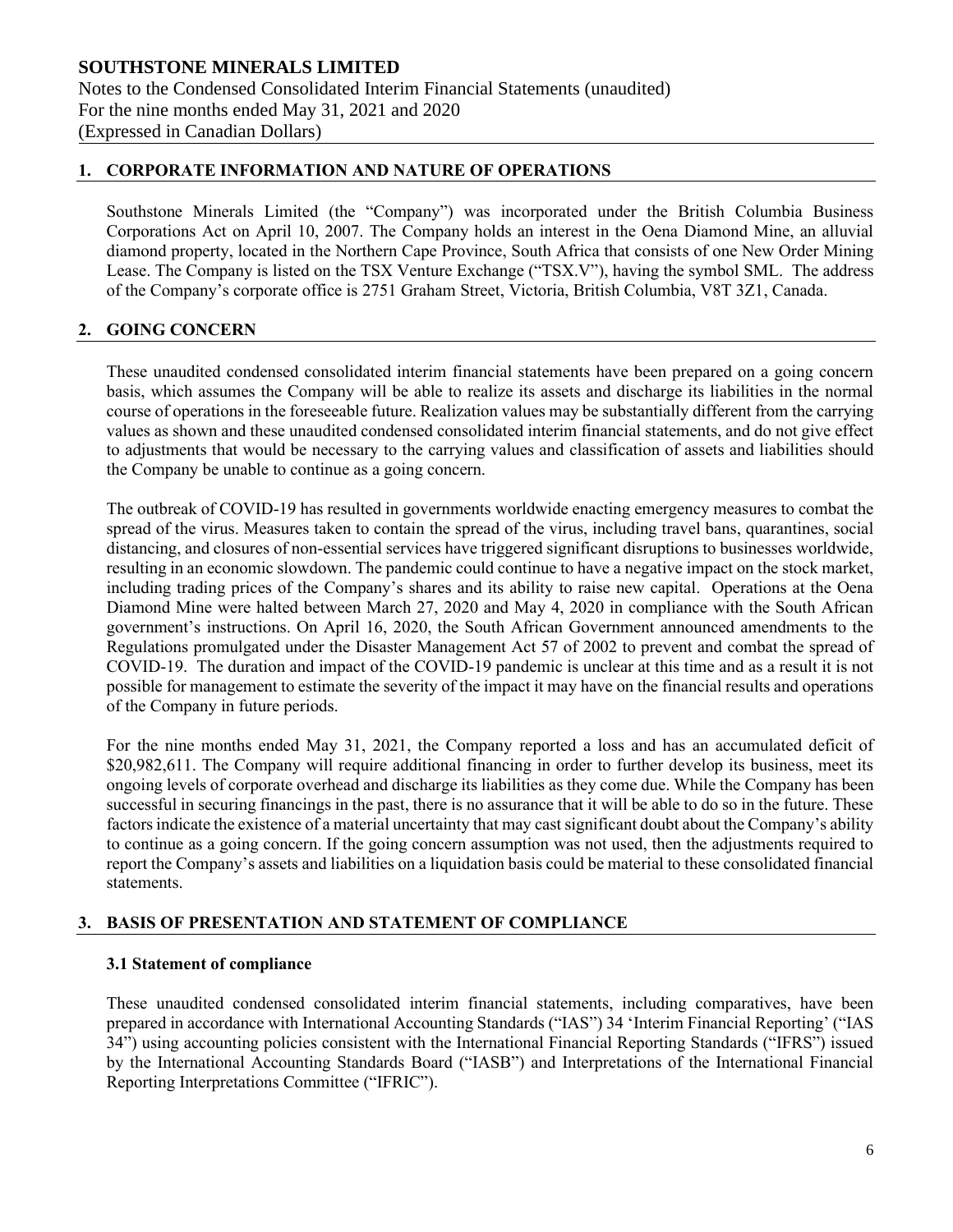# **3. BASIS OF PRESENTATION AND STATEMENT OF COMPLIANCE (continued)**

These unaudited interim condensed consolidated financial statements were authorized by the Board of Directors of the Company on July 26, 2021.

#### **3.2 Basis of measurement**

The unaudited condensed consolidated interim financial statements have been prepared on a historical cost basis and are presented in Canadian dollars.

The preparation of financial statements in compliance with IFRS requires management to make certain critical accounting estimates. It also requires management to exercise judgment in applying the Company's accounting policies. The areas involving a higher degree of judgment or complexity, or areas where assumptions and estimates are significant to the financial statements are disclosed in Note 5.

#### **3.3 Principles of consolidation**

These unaudited condensed consolidated interim financial statements include the accounts of the Company and its subsidiaries. The results of each subsidiary will continue to be included in the unaudited condensed consolidated interim financial statements of the Company until the date that the Company's control over the subsidiary ceases. Control exists when the Company has the power, directly or indirectly, to govern the financial and operating policies of an entity so as to obtain benefits from its activities.

Details of controlled entities are as follows:

|                                             |               | Percentage owned * |            |
|---------------------------------------------|---------------|--------------------|------------|
|                                             | Country of    | August 31,         | August 31, |
|                                             | incorporation | 2021               | 2020       |
| <b>TGV</b> Resources                        | South Africa  | 100%               | 100%       |
| African Star Minerals (Pty) Limited ("ASM") | South Africa  | 43%                | 43%        |
| GAH Mining (Pty) Ltd                        | South Africa  | 100%               | 100%       |

\* Percentage of voting power is in proportion to ownership.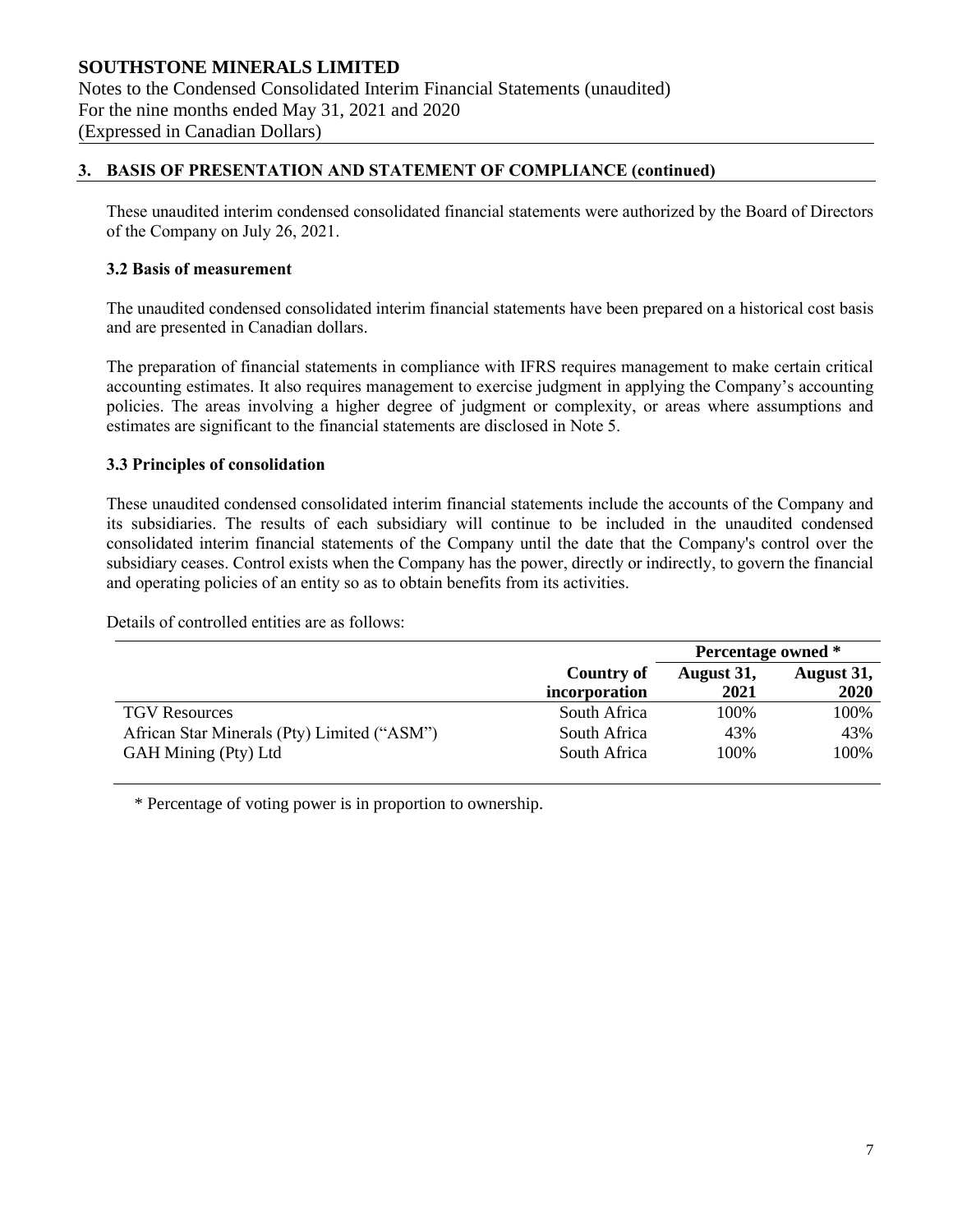# **4. SUMMARY OF SIGNIFICANT ACCOUNTING POLICIES**

#### **4.1 Exploration and Evaluation Expenditures**

Costs incurred before the Company has obtained the legal rights to explore an area are expensed as incurred.

Exploration and evaluation expenditures include the costs of acquiring licenses and costs associated with exploration and evaluation activity. Option payments are considered acquisition costs provided that the Company has the intention of exercising the underlying option.

Property option agreements are exercisable entirely at the option of the optionee. Therefore, option payments (or recoveries) are recorded when payment is made (or received) and are not accrued.

Acquisition costs are capitalized, and exploration and evaluation expenditures are expensed in the period in which they occur. The Company capitalizes costs to specific blocks of claims or areas of geological interest. Government tax credits received are recorded as a reduction to the cumulative costs incurred and capitalized on the related property.

Exploration and evaluation assets are tested for impairment if facts or circumstances indicate that impairment exists. Examples of such facts and circumstances are as follows:

- the period for which the Company has the right to explore in the specific area has expired during the period or will expire in the near future, and is not expected to be renewed;
- substantive expenditure on further exploration for and evaluation of mineral resources in the specific area is neither budgeted nor planned;
- exploration for and evaluation of mineral resources in the specific area have not led to the discovery of commercially viable quantities of mineral resources and the entity has decided to discontinue such activities in the specific area; and
- sufficient data exist to indicate that, although a development in the specific area is likely to proceed, the carrying amount of the exploration and evaluation asset is unlikely to be recovered in full from successful development or by sale.

After technical feasibility and commercial viability of extracting a mineral resource are demonstrable, the Company stops capitalizing expenditures for the applicable block of claims or geological area of interest and tests the asset for impairment. The capitalized balance, net of any impairment recognized, is then reclassified to either tangible or intangible mine development assets according to the nature of the asset.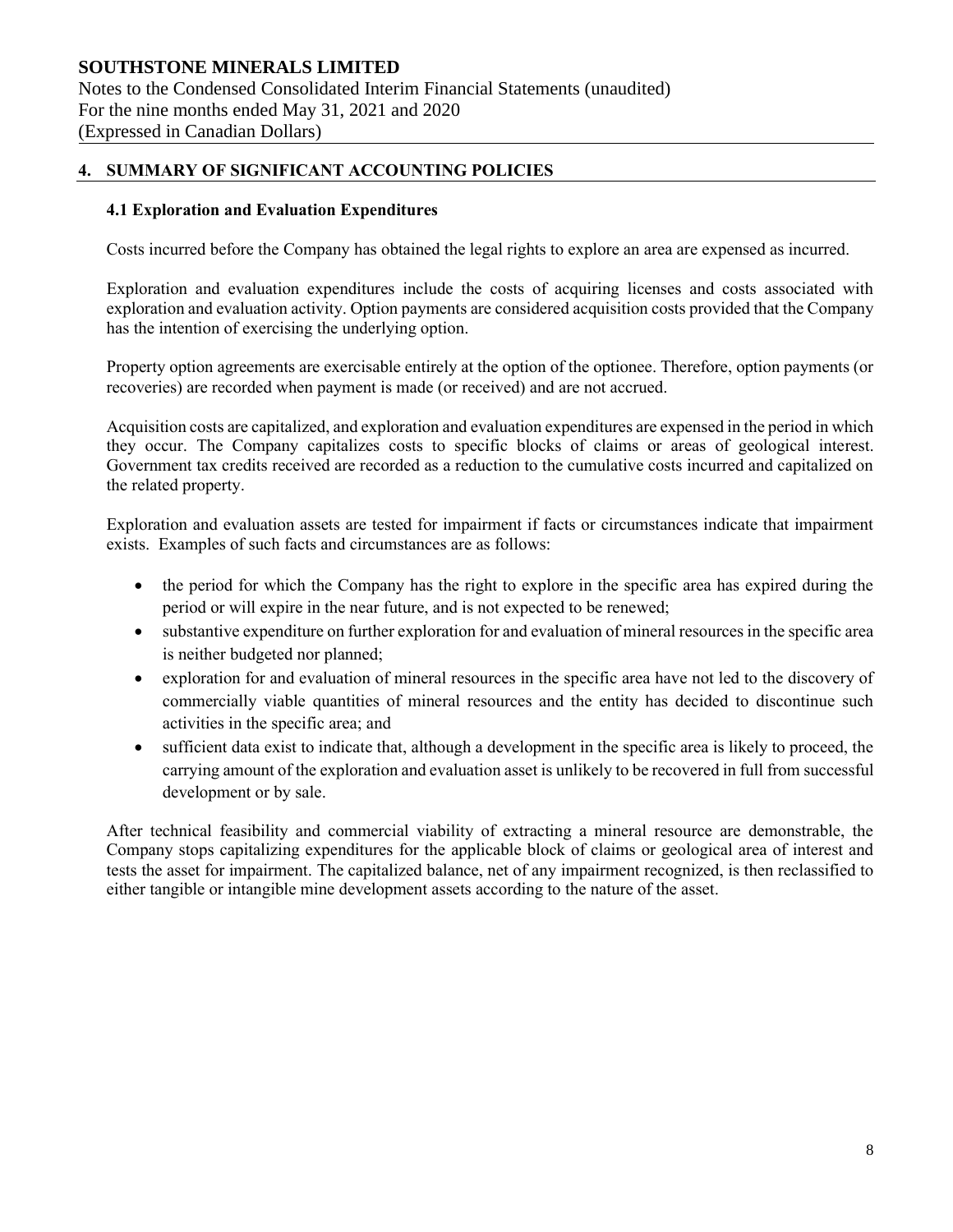#### **4.2 Foreign Currency Transactions**

The functional currency of Southstone Minerals Limited, the parent, is the Canadian Dollar, the functional currency of the subsidiaries incorporated in South Africa is the South African Rand ("ZAR"). The presentation currency of the unaudited condensed consolidated interim financial statements is the Canadian Dollar.

#### Transactions and balances:

Foreign currency transactions are translated into functional currency using the exchange rates prevailing at the date of the transaction. Foreign currency monetary items are translated at the period-end exchange rate. Nonmonetary items measured at historical cost continue to be carried at the exchange rate at the date of the transaction. Non-monetary items measured at fair value are reported at the exchange rate at the date when fair values were determined.

Exchange differences arising on the translation of monetary items or on settlement of monetary items are recognized in profit or loss in the period in which they arise, except where deferred in equity as a qualifying cash flow or net investment hedge.

Exchange differences arising on the translation of non-monetary items are recognized in other comprehensive income to the extent that gains and losses arising on those non-monetary items are also recognized in other comprehensive income. Where the non-monetary gain or loss is recognized in profit or loss, the exchange component is also recognized in profit or loss.

#### Foreign operations:

The financial results and position of foreign operations whose functional currency is different from the Company's presentation currency are translated as follows:

- assets and liabilities are translated at period-end exchange rates prevailing at that reporting date; and
- income and expenses are translated at average exchange rates for the period.

Exchange differences arising on translation of foreign operations are recognized in other comprehensive income and recorded in the Company's foreign currency translation reserve in equity. These differences are recognized in the profit or loss in the period in which the operation is disposed.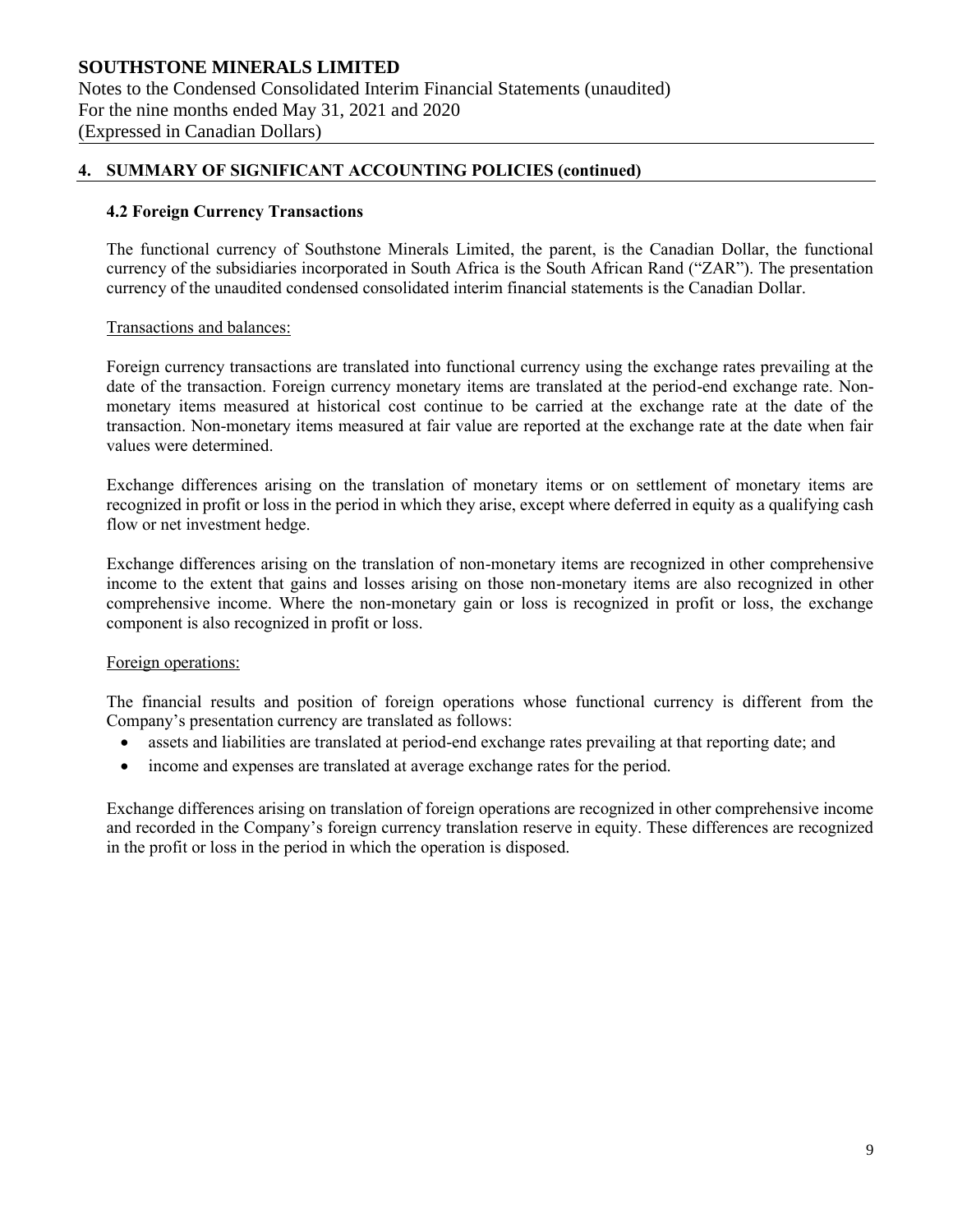#### **4.3 Equipment**

Equipment is stated at historical cost less accumulated depreciation and accumulated impairment losses.

Subsequent costs are included in the asset's carrying amount or recognized as a separate asset, as appropriate, only when it is probable that future economic benefits associated with the item will flow to the Company and the cost of the item can be measured reliably. The carrying amount of the replaced part is derecognized. All other repairs and maintenance are charged to the profit or loss during the financial period in which they are incurred.

Gains and losses on disposals are determined by comparing the proceeds with the carrying amount and are recognized in net loss.

#### *Amortization*

Amortization in profit or loss is provided on a straight-line basis over the estimated useful life of the assets as follows:

| • Computer equipment and software | 33%   |
|-----------------------------------|-------|
| $\bullet$ Office furniture        | 20%   |
| • Vehicles                        | 12.5% |
| $\bullet$ Equipment               | 33%   |

#### **4.4 Income Taxes**

Income tax expense comprises of current and deferred tax. Current tax and deferred tax are recognized in net income except to the extent that it relates to a business combination or items recognized directly in equity or in other comprehensive loss.

Current income taxes are recognized for the estimated income taxes payable or receivable on taxable income or loss for the current year and any adjustment to income taxes payable in respect of previous years. Current income taxes are determined using tax rates and tax laws that have been enacted or substantively enacted by the year-end date.

Deferred tax assets and liabilities are recognized where the carrying amount of an asset or liability differs from its tax base, except for taxable temporary differences arising on the initial recognition of goodwill and temporary differences arising on the initial recognition of an asset or liability in a transaction which is not a business combination and at the time of the transaction affects neither accounting nor taxable profit or loss.

Recognition of deferred tax assets for unused tax losses, tax credits and deductible temporary differences is restricted to those instances where it is probable that future taxable profit will be available against which the deferred tax asset can be utilized. At the end of each reporting period the Company reassesses unrecognized deferred tax assets. The Company recognizes a previously unrecognized deferred tax asset to the extent that it has become probable that future taxable profit will allow the deferred tax asset to be recovered.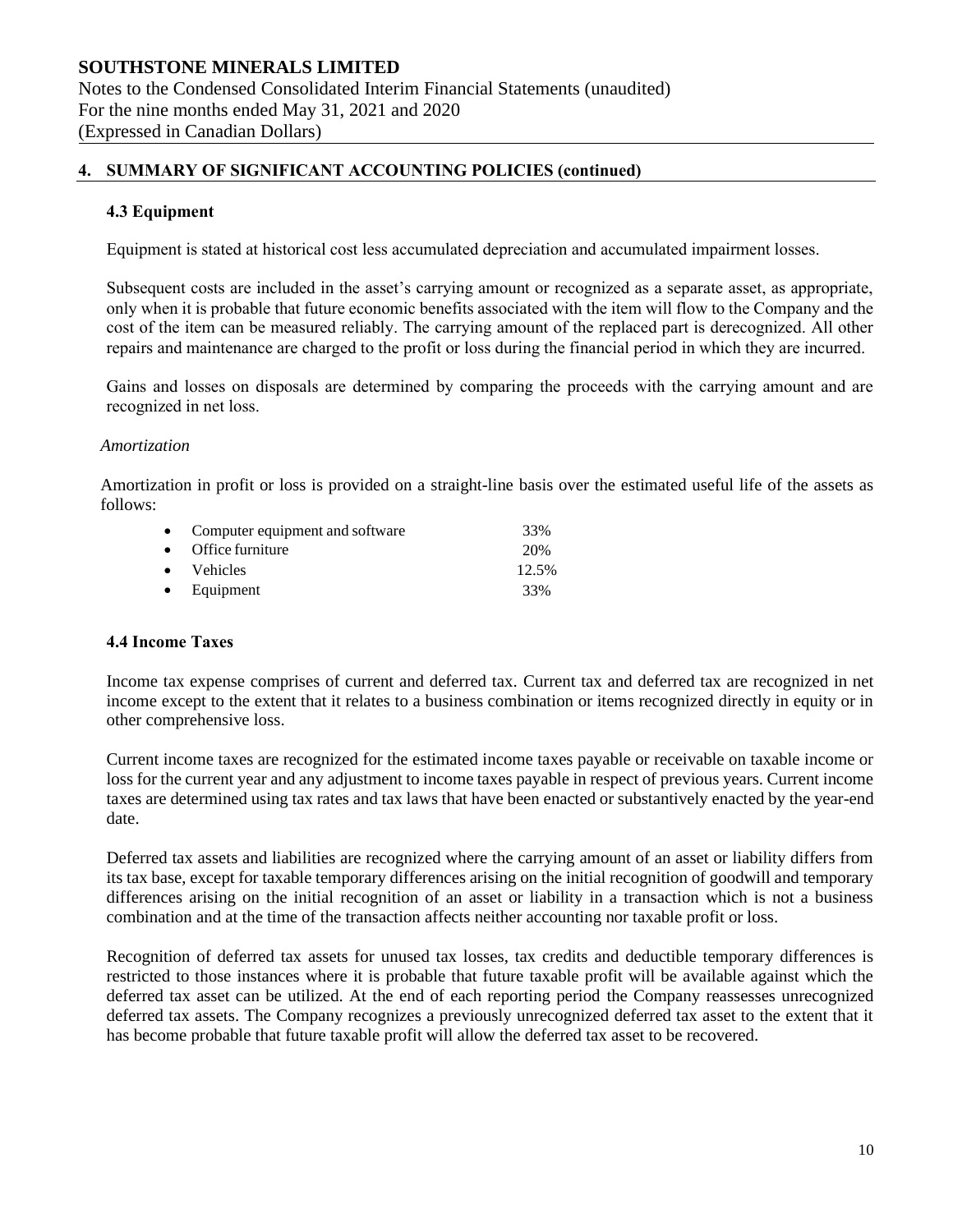#### **4.5 Loss per share**

Basic profit or loss per share is computed by dividing the Company's profit or loss applicable to common shares by the weighted average number of common shares outstanding for the relevant period. Diluted profit or loss per share is computed by dividing the Company's profit or loss applicable to common shares, by the sum of the weighted average number of common shares outstanding and all additional common shares that would have been outstanding if potentially dilutive instruments were converted at the beginning of the period. For the periods ended May 31, 2021 and 2020, the Company had stock options and share purchase warrants outstanding that could result in the issuance of additional common shares which were not included in the calculation of diluted loss per share as their effect would be anti-dilutive.

#### **4.6 Share base payments**

Where equity-settled share options are awarded to employees or non-employees, the fair value of the options at the date of grant is charged to the Company's profit or loss over the vesting period. The number of equity instruments expected to vest at each reporting date, are considered so that the cumulative amount recognized over the vesting period is based on the number of options that eventually vest. Non-vesting conditions and market vesting conditions are factored into the fair value of the options granted. As long as all other vesting conditions are satisfied, a charge is made irrespective of whether these vesting conditions are satisfied. The cumulative expense is not adjusted for failure to achieve a market vesting condition or where a non-vesting condition is not satisfied.

Where the terms and conditions of options are modified before they vest, the increase in the fair value of the options, measured immediately before and after the modifications, is charged to the Company's profit or loss over the remaining vesting period.

Where equity instruments are granted to employees, they are recorded at the fair value of the equity instrument granted at the grant date. The grant date fair value is recognized in the Company's profit or loss over the vesting period, described as the period during which all the vesting conditions are to be satisfied.

Where equity instruments are granted to non-employees, they are recorded at the fair value of the goods or services received in the Company's profit or loss, unless they are related to the issuance of shares. Amounts related to the issuance of shares are recorded as a reduction of share capital.

When the value of goods or services received in exchange for the share-based payment cannot be reliably estimated, the fair value is measured by use of a valuation model. The expected life used in the model is adjusted, based on management's best estimate, for effects of non-transferability, exercise restrictions and behavioral considerations.

All equity-settled share-based payments are reflected in equity reserve, until exercised. Upon exercise, shares are issued from treasury and the amount reflected in equity reserve is credited to share capital, adjusted for any consideration paid. Where a grant of options is cancelled or settled during the vesting period, excluding forfeitures when vesting conditions are not satisfied, the Company immediately accounts for the cancellation as an acceleration of vesting and immediately recognizes the amount that otherwise would have been recognized for services received over the remainder of the vesting period. Any payment made to the employee on the cancellation is accounted for as the repurchase of an equity interest except to the extent that the payment exceeds the fair value of the equity instrument granted, measured at the repurchase date. Any such excess is recognized as an expense.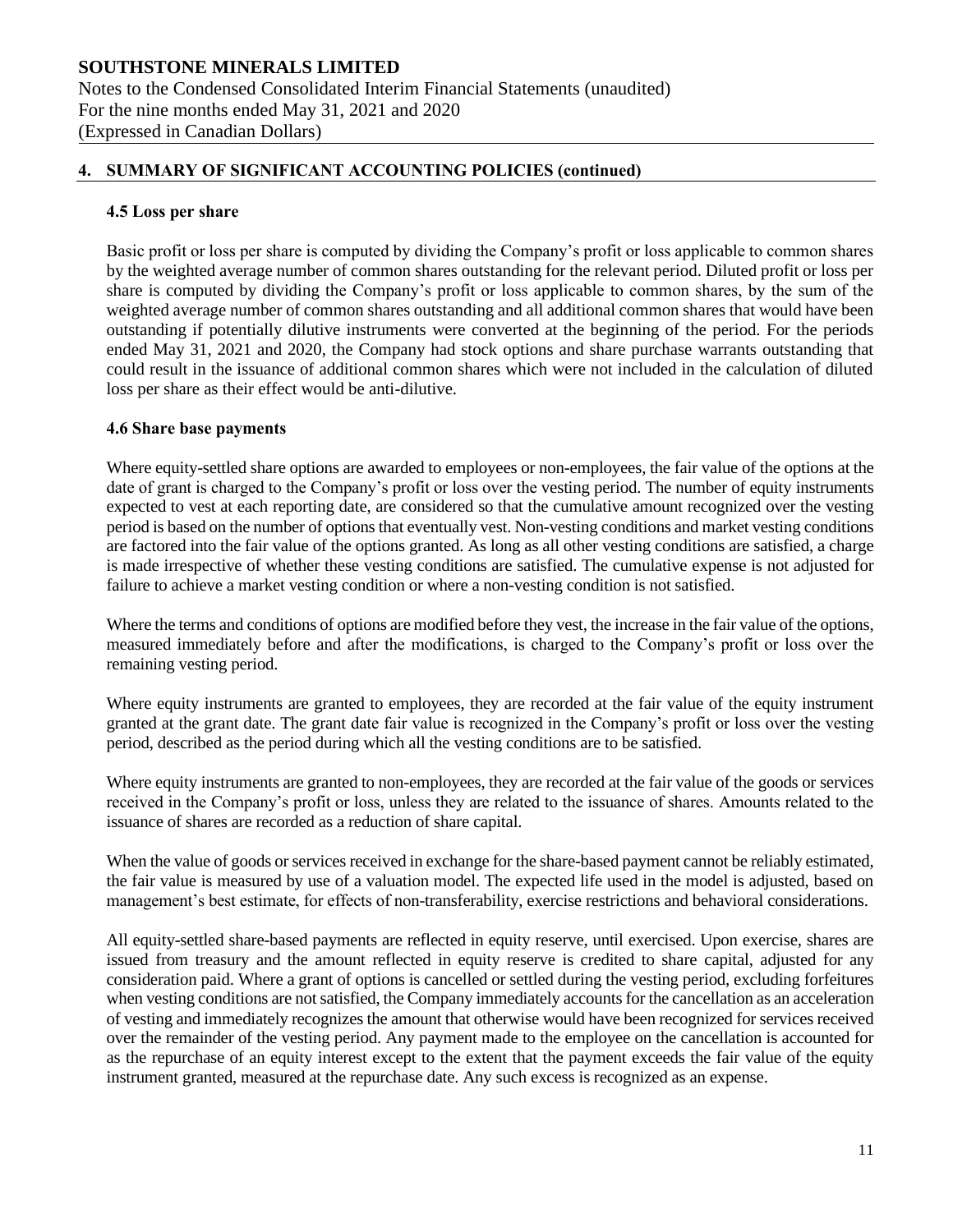#### **4.7 Financial instruments**

#### (i) Non-derivative financial assets

On initial recognition, financial assets are recognized at fair value and are subsequently classified and measured at: (i) amortized cost; (ii) fair value through other comprehensive income ("FVOCI"); or (iii) fair value through profit or loss ("FVTPL"). The classification of financial assets is generally based on the business model in which a financial asset is managed and its contractual cash flow characteristics. A financial asset is measured at fair value net of transaction costs that are directly attributable to its acquisition except for financial assets at FVTPL where transaction costs are expensed. All financial assets not classified and measured at amortized cost or FVOCI are classified as FVTPL. On initial recognition of an equity instrument that is not held for trading, the Company may irrevocably elect to present subsequent changes in the investment's fair value in other comprehensive income/loss.

The classification determines the method by which the financial assets are carried on the statement of financial position subsequent to inception and how changes in value are recorded. Cash, and receivables and rehabilitation deposit are measured at amortized cost with subsequent impairments recognized in profit or loss.

#### Impairment

An 'expected credit loss' impairment model applies which requires a loss allowance to be recognized based on expected credit losses. The estimated present value of future cash flows associated with the asset is determined and an impairment loss is recognized for the difference between this amount and the carrying amount as follows: the carrying amount of the asset is reduced to estimated present value of the future cash flows associated with the asset, discounted at the financial asset's original effective interest rate, either directly or through the use of an allowance account and the resulting loss is recognized in profit or loss for the period.

In a subsequent period, if the amount of the impairment loss related to financial assets measured at amortized cost decreases, the previously recognized impairment loss is reversed through profit or loss to the extent that the carrying amount of the investment at the date the impairment is reversed does not exceed what the amortized cost would have been had the impairment not been recognized.

#### (ii) Non-derivative financial liabilities

Financial liabilities, other than derivatives, are initially recognized at fair value less directly attributable transaction costs. Subsequently, financial liabilities are measured at amortized cost using the effective interest method. The effective interest method is a method of calculating the amortized cost of a financial liability and allocating the interest expense over the relevant period. The effective interest rate is the rate that exactly discounts estimated future cash payments through the expected life of the financial liability, or, where appropriate, a shorter period. The Company's trade and other payables, promissory notes, interest bearing loans and borrowings, and due to related party are measured at amortized cost.

Financial liabilities classified as FVTPL include financial liabilities held for trading and financial liabilities designated upon recognition as FVTPL. Fair value changes on these liabilities are recognized in profit or loss.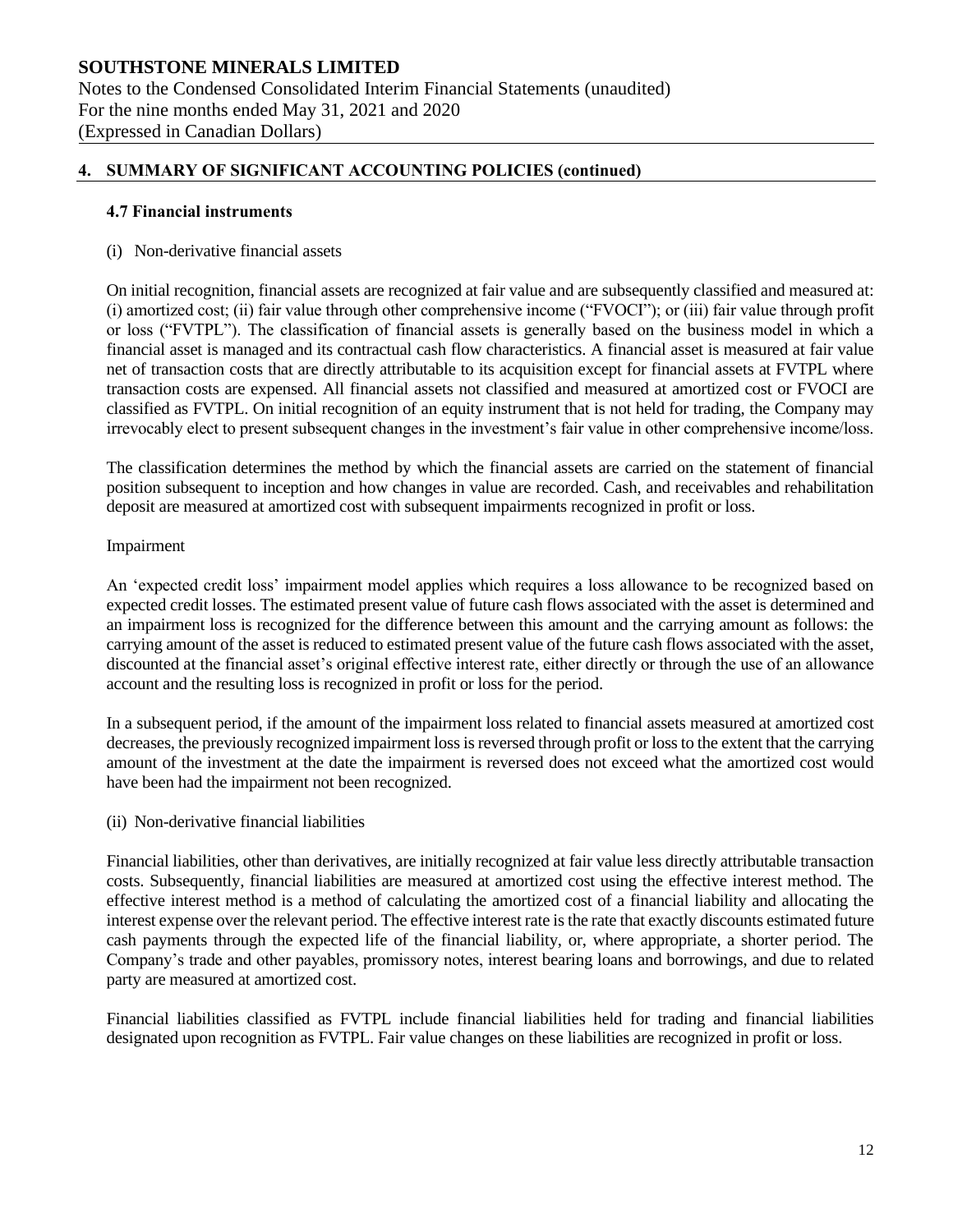#### **4.7 Financial instruments (continued)**

#### *(i) Derivative financial instruments*

Derivative financial instruments are initially recognized at fair value and subsequently measured at fair value with changes in fair value recognized in profit or loss. Transaction costs are recognized in profit or loss as incurred.

The Company has not designated any derivative contracts as hedges and therefore has not applied hedge accounting in these consolidated financial statements.

#### **4.8 Non-controlling interest**

Non-controlling interest is measured at its proportionate share of the acquiree's identifiable net assets or liabilities. Net income or loss and comprehensive income or loss for the period are allocated between non-controlling interest and shareholders of the parent. Non-controlling interest in subsidiaries must be presented in the consolidated statement of financial position within equity, separately from the equity of the owners of the parent. Changes in the Company's interest in a subsidiary that do not result in a loss of control are accounted for as equity transactions.

#### **4.9 Impairment of non-financial assets**

The carrying amount of the Company's non-financial assets are reviewed at each reporting date to determine whether there is any indication of impairment. If such indication exists, the recoverable amount of the asset is estimated in order to determine the extent of the impairment loss. An impairment loss is recognized whenever the carrying amount of an asset or its cash generating unit exceeds its recoverable amount. Impairment losses are recognized in the profit or loss.

The recoverable amount of assets is the greater of an asset's fair value less cost to sell and value in use. In assessing value in use, the estimated future cash flows are discounted to their present value using a pre-tax discount rate that reflects the current market assessments of the time value of money and the risks specific to the asset. For an asset that does not generate cash inflows largely independent of those from other assets, the recoverable amount is determined for the cash-generating unit to which the asset belongs.

An impairment loss is only reversed if there is an indication that the impairment loss may no longer exist and there has been a change in the estimates used to determine the recoverable amount. Any reversal of impairment cannot increase the carrying value of the asset to an amount higher than the carrying amount that would have been determined had no impairment loss been recognized in previous years.

Assets that have an indefinite useful life are not subject to amortization and are tested annually for impairment.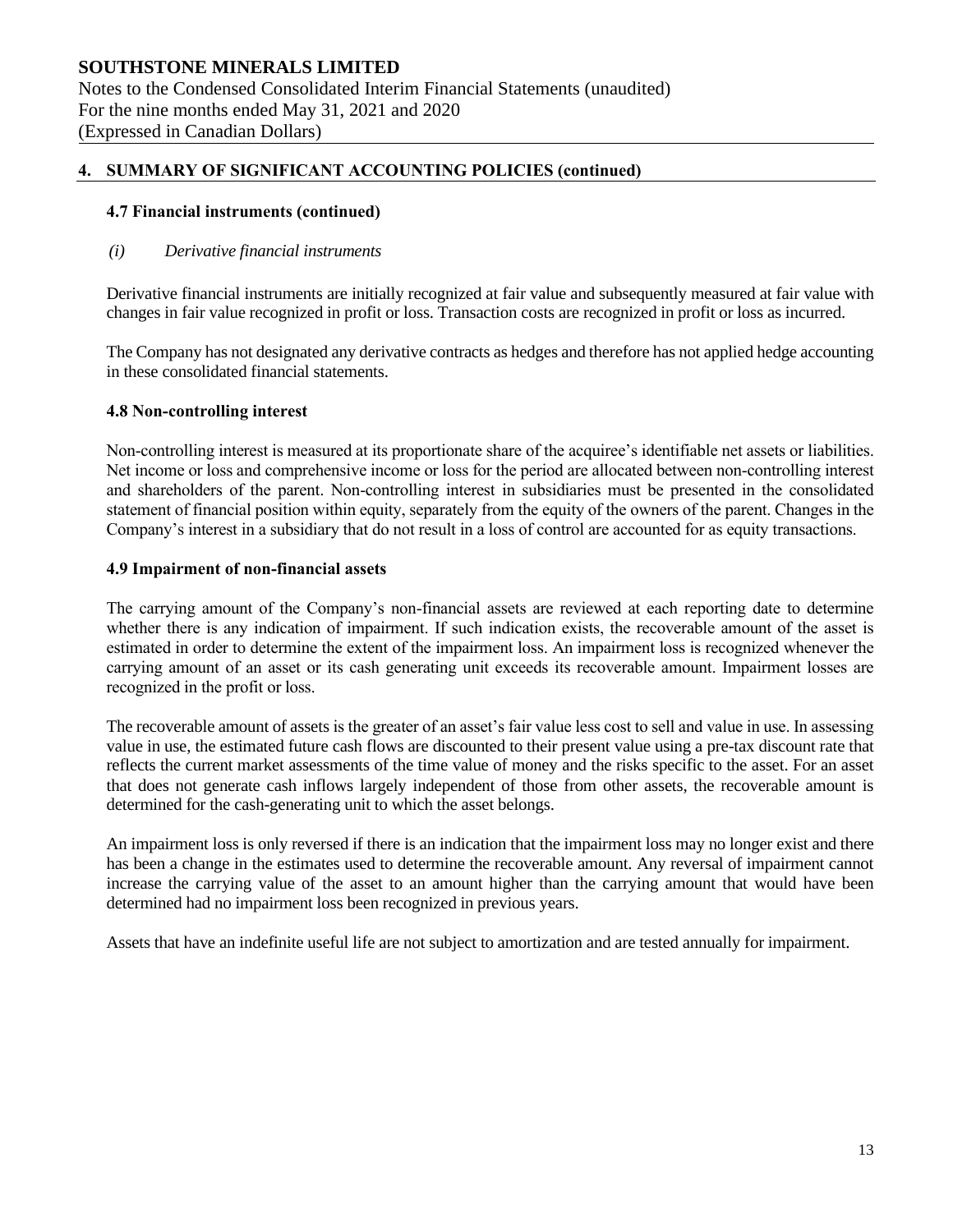# **SOUTHSTONE MINERALS LIMITED** Notes to the Condensed Consolidated Interim Financial Statements (unaudited) For the nine months ended May 31, 2021 and 2020 (Expressed in Canadian Dollars)

### **4. SUMMARY OF SIGNIFICANT ACCOUNTING POLICIES (continued)**

#### **4.10 Restoration and environmental obligations**

The Company recognizes liabilities for statutory, contractual, constructive or legal obligations associated with the retirement of long-term assets, when those obligations result from the acquisition, construction, development or normal operation of the assets. The net present value of future restoration cost estimates arising from the decommissioning of plant and other site preparation work is capitalized to the related asset along with a corresponding increase in the restoration provision in the period incurred. Discount rates using a pre-tax rate that reflect the time value of money are used to calculate the net present value. The Company's estimates of restoration costs could change as a result of changes in regulatory requirements, discount rates and assumptions regarding the amount and timing of the future expenditures. These changes are recorded directly to the related asset with a corresponding entry to the restoration provision. The Company's estimates are reviewed annually for changes in regulatory requirements, discount rates, effects of inflation and changes in estimates. These changes are recorded directly to the related asset with a corresponding entry to the provision.

The increase in the restoration provision due to the passage of time is recognized as interest expense. The net present value of restoration costs arising from subsequent site damage that is incurred on an ongoing basis during production are charged to the statement of comprehensive loss in the period incurred.

The costs of restoration projects that were included in the provision are recorded against the provision as incurred. The costs to prevent and control environmental impacts at specific properties are capitalized in accordance with the Company's accounting policy for exploration and evaluation assets.

#### **4.11 Revenue recognition**

The Company recognizes revenue using a five-step model. The core principal is that revenue should be recognized to depict the transfer of control of goods and services to customers in an amount that reflects the consideration that the Company expects to be entitled for those goods and services. The Company earns revenue from the processing of coal and the sale of diamonds.

Revenue from the processing of coal is pursuant to contractual arrangements with its customers. This revenue is recognized once the tonnage is processed and revenue is determinable, based on agreements. Revenue is recognized at a point in time when control over the goods has been transferred to the customer. The Company transfers control and satisfies its performance obligation upon delivery and acceptance by the customer. The Company recognizes revenue in the amount that the Company expects to receive after taking into account any variation that may result from rights of return.

The Company principally generates revenue from the sale of diamonds (the "Product") pursuant to contractual arrangements with its customers. This revenue is recognized when control or title of the Product is transferred from the Company and collection is reasonably assured in accordance with specified contract terms. All revenue is generally earned at a point in time and is based on the consideration that the Company expects to receive for the transfer of the Product to the customer.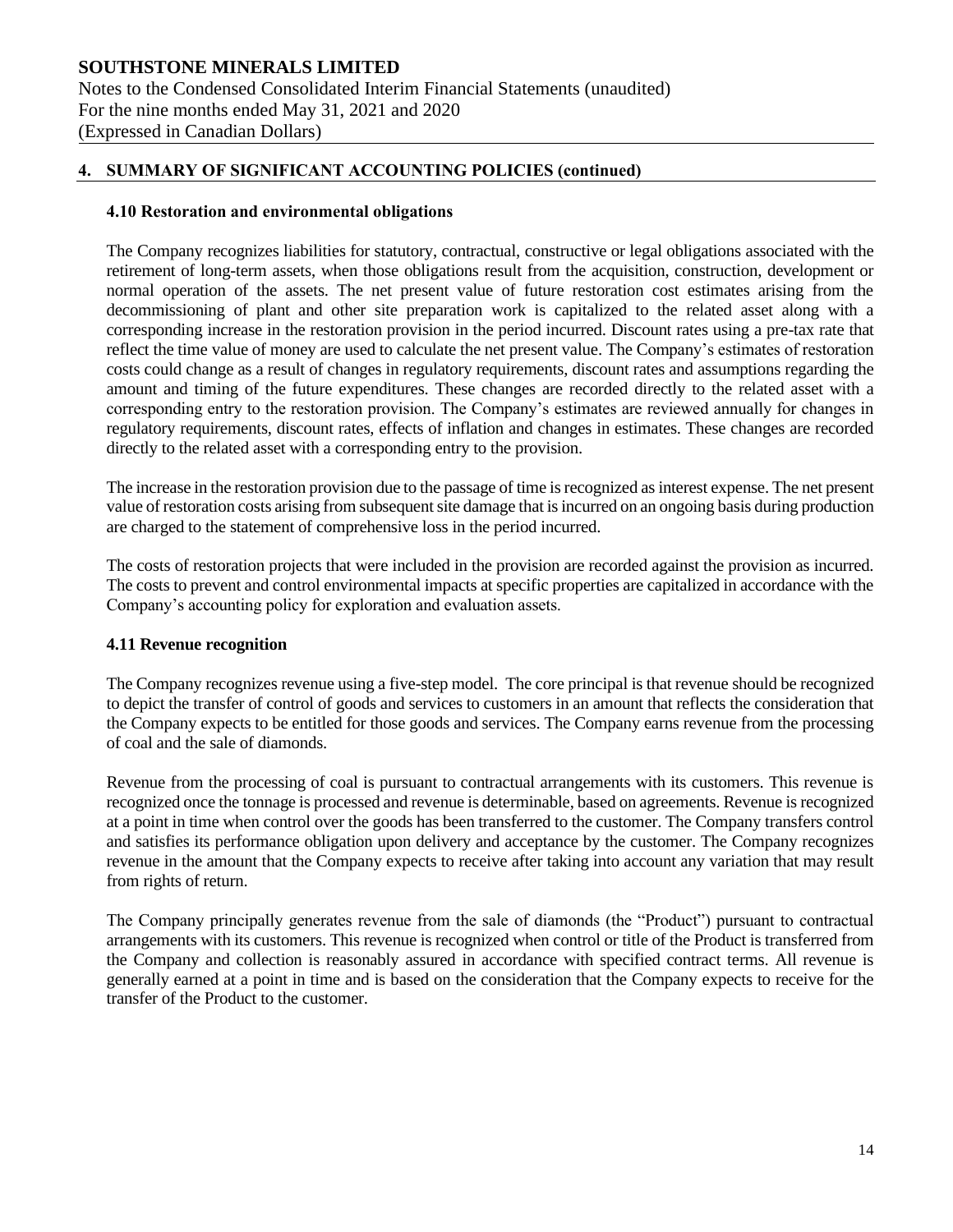#### **4.11 Revenue recognition (continued)**

As of May 31, 2021, the technical and economic feasibility of the Company's diamond project had not been established and the Company continued evaluation of this property. As of May 31, 2021, the material value of diamonds recovered from the project are virgin diamonds and the revenue earned is accounted for in the statement of income (loss) and comprehensive income (loss).

Revenue is measured based on the consideration specified in a contract with its customers. Payment terms with customers are generally 30 days from the date of the invoice. The Company generally does not have any sales contracts where the period between the transfer of the Product to the customer and payment by the customer exceeds one year. As a result, the Company does not adjust its revenue transactions for the time value of money.

#### **4.12 Fair value of warrants**

The Company measures the fair value of warrants issued from financings using the Black–Scholes Option Pricing model. When warrants are issued, the fair value is recorded in the warrant reserve, with the corresponding entry to share capital. When warrants are exercised, their fair value is removed from the warrant reserve account and recorded as share capital.

#### **4.13 Segment reporting**

Operating segments are reported in a manner consistent with the internal reporting provided to the chief operating decision-makers. The Company's executive management team has been identified as the chief operating decisionmakers and are responsible for allocating resources and assessing performance of the operating segments.

#### **4.14 Investment in Associate**

Investments in entities over which the Company has a significant influence, but not control, are accounted for by the equity method, whereby the original cost of the investment is adjusted for the Company's proportionate share of the investee's income or loss. When the Company's equity investee issues its own shares to outside interests, a dilution gain or loss arises as a result of the difference between the Company's proportionate share of the proceeds and the carrying value of the underlying equity. When net accumulated losses from an equity accounted investment exceed its carrying amount, the investment balance is reduced to zero and additional losses are not provided for unless the Company is committed to provide financial support to the investee.

The Company resumes accounting for the investment under the equity method when the entity subsequently reports net income and the Company's share of that net income exceeds the share of net losses not recognized during the period the equity method was suspended. Profits or losses resulting from transactions between the Company and its associates are eliminated to the extent of the interest in the associate. The Company determines at each reporting date whether there is any objective evidence that the investments in associates are impaired. The financial statements of associates are prepared for the same reporting period as the Company. Where necessary, adjustments are made to bring the accounting policies of associates into line with those of the Company.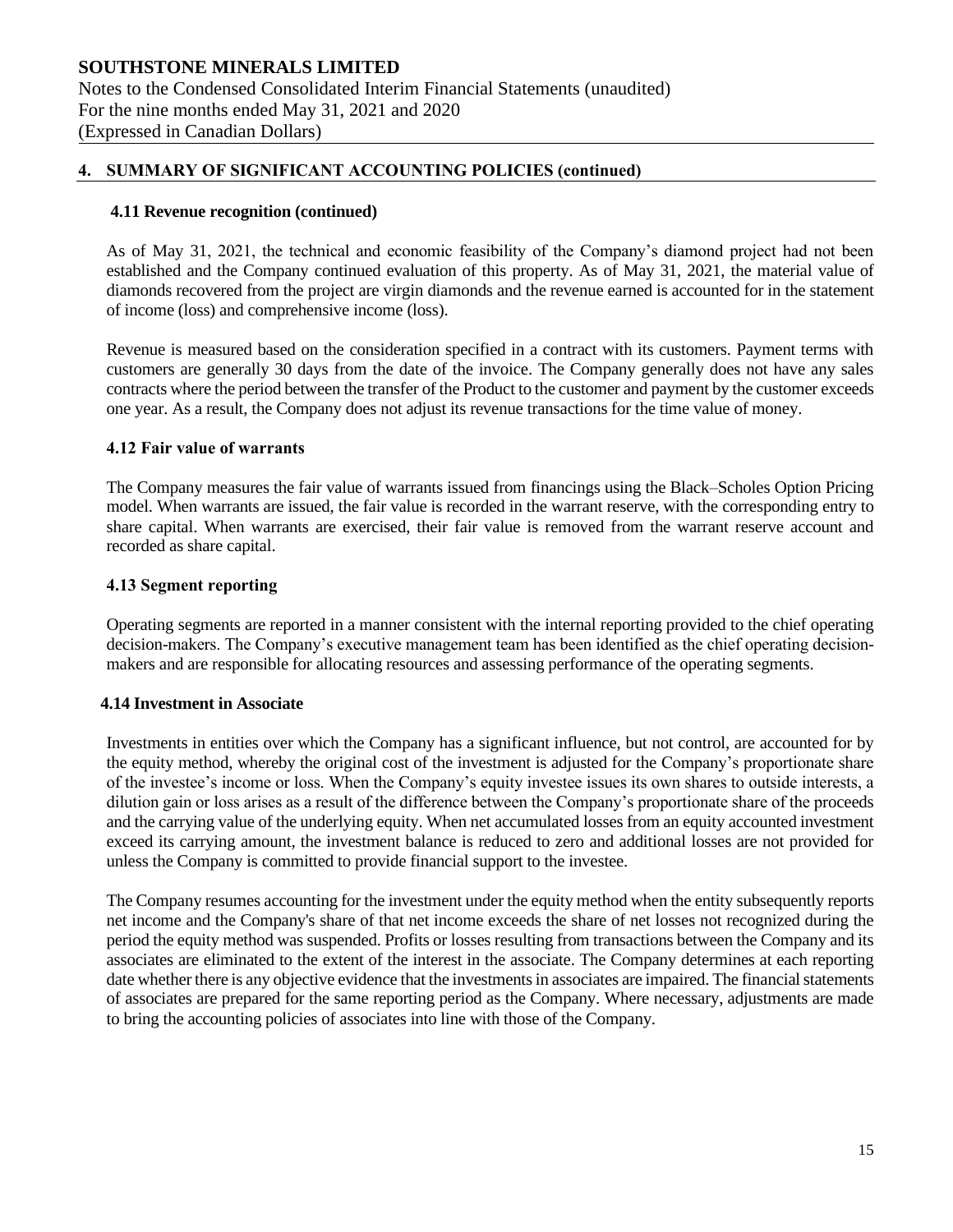#### **4.15 Inventory and supplies**

Inventories, which include rough diamonds, are measured at the lower of cost and net realizable value. The amount of any write-down of inventories to net realizable value is recognized in the period the write-down occurs. Cost is determined using the weighted average method. Cost includes directly attributable mining overhead but excludes borrowing costs. Net realizable value represents the estimated selling price in the ordinary course of business, less all estimated costs to completion and selling expenses.

#### **4.16 Accounting standards issued but not yet effective**

#### **Amendments to IAS 1: Classification of Liabilities as Current or Non-current**

In January 2020, the IASB issued amendments to paragraphs 69 to 76 of IAS 1 to specify the requirements for classifying liabilities as current or non-current. The amendments clarify:

- What is meant by a right to defer settlement;
- That a right to defer must exist at the end of the reporting period;
- That classification is unaffected by the likelihood that an entity will exercise its deferral right;
- That only if an embedded derivative in a convertible liability is itself an equity instrument would the terms of a liability not impact its classification.

The amendments are effective for annual reporting periods beginning on or after January 1, 2023 and must be applied retrospectively. The Company is currently assessing the impact that this amendment will have on its consolidated financial statements.

#### **Reference to the Conceptual Framework – Amendments to IFRS 3**

In May 2020, the IASB issued Amendments to IFRS 3 Business Combinations - Reference to the Conceptual Framework. The amendments are intended to replace a reference to the Framework for the Preparation and Presentation of Financial Statements, issued in 1989, with a reference to the Conceptual Framework for Financial Reporting issued in March 2018 without significantly changing its requirements. The IASB also added an exception to the recognition principle of IFRS 3 to avoid the issue of potential 'day 2' gains or losses arising for liabilities and contingent liabilities that would be within the scope of IAS 37 or IFRIC 21 Levies, if incurred separately. At the same time, the IASB decided to clarify existing guidance in IFRS 3 for contingent assets that would not be affected by replacing the reference to the Framework for the Preparation and Presentation of Financial Statements. The amendments are effective for annual reporting periods beginning on or after January 2, 2022 and apply prospectively.

#### **Property, Plant and Equipment: Proceeds before Intended Use – Amendments to IAS 16**

In May 2020, the IASB issued Property, Plant and Equipment — Proceeds before Intended Use, which prohibits entities deducting from the cost of an item of property, plant and equipment, any proceeds from selling items produced while bringing that asset to the location and condition necessary for it to be capable of operating in the manner intended by management. Instead, an entity recognises the proceeds from selling such items, and the costs of producing those items, in profit or loss. The amendment is effective for annual reporting periods beginning on or after January 1, 2022 and must be applied retrospectively to items of property, plant and equipment made available for use on or after the beginning of the earliest period presented when the entity first applies the amendment. The amendments are not expected to have a material impact on the Company.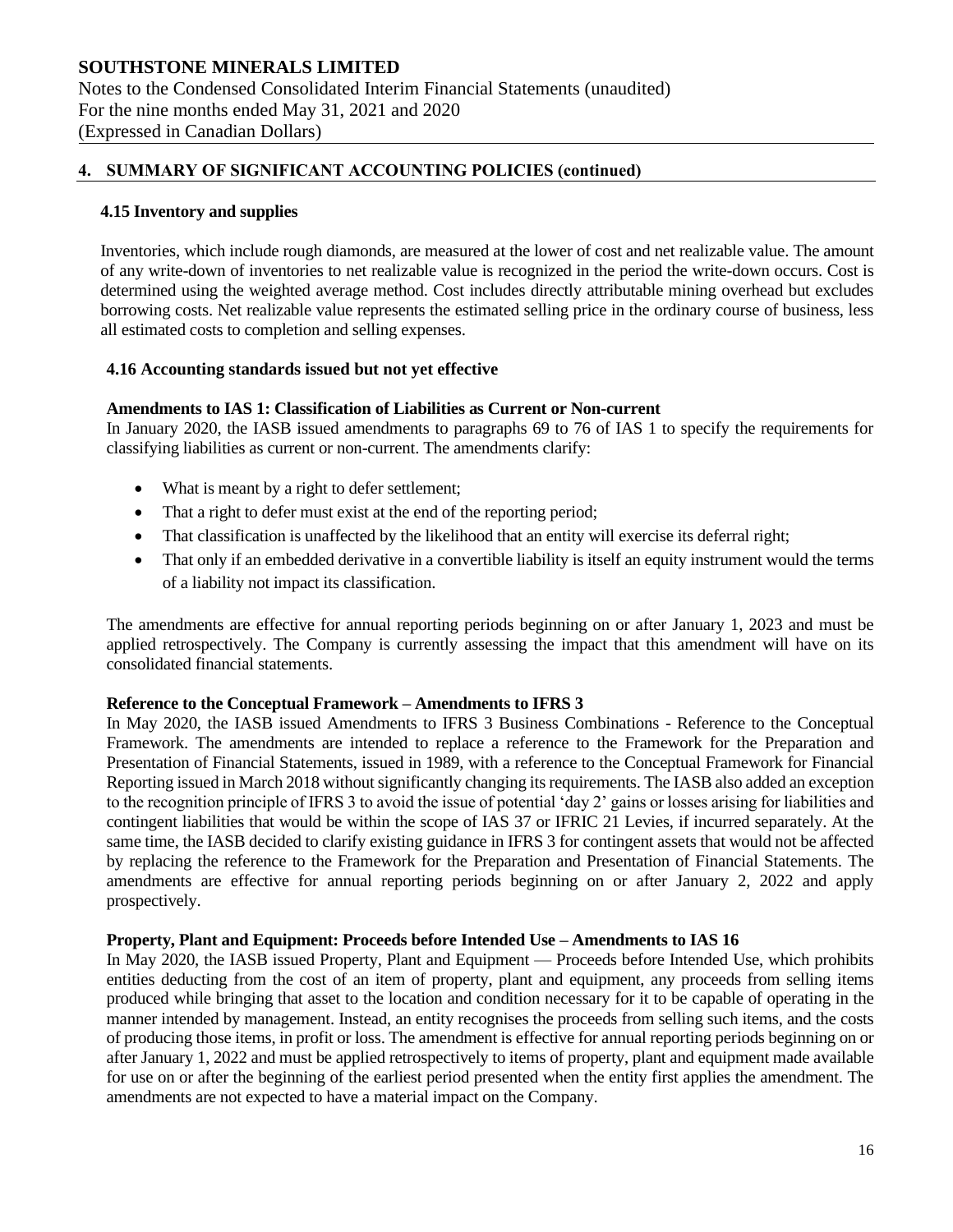Notes to the Condensed Consolidated Interim Financial Statements (unaudited) For the nine months ended May 31, 2021 and 2020 (Expressed in Canadian Dollars)

#### **4. SUMMARY OF SIGNIFICANT ACCOUNTING POLICIES (continued)**

#### **4.17 Accounting standards issued but not yet effective (continued)**

#### **Onerous Contracts – Costs of Fulfilling a Contract – Amendments to IAS 37**

In May 2020, the IASB issued amendments to IAS 37 to specify which costs an entity needs to include when assessing whether a contract is onerous or loss-making. The amendments apply a "directly related cost approach". The costs that relate directly to a contract to provide goods or services include both incremental costs and an allocation of costs directly related to contract activities. General and administrative costs do not relate directly to a contract and are excluded unless they are explicitly chargeable to the counterparty under the contract. The amendments are effective for annual reporting periods beginning on or after January 1, 2022. The Company will apply these amendments to contracts for which it has not yet fulfilled all its obligations at the beginning of the annual reporting period in which it first applies the amendments.

#### **IFRS 1 First-time Adoption of International Financial Reporting Standards – Subsidiary as a first-time adopter**

As part of its 2018-2020 annual improvements to IFRS standards process, the IASB issued an amendment to IFRS 1 First-time Adoption of International Financial Reporting Standards. The amendment permits a subsidiary that elects to apply paragraph D16(a) of IFRS 1 to measure cumulative translation differences using the amounts reported by the parent, based on the parent's date of transition to IFRS. This amendment is also applied to an associate or joint venture that elects to apply paragraph D16(a) of IFRS 1. The amendment is effective for annual reporting periods beginning on or after January 1, 2022 with earlier adoption permitted.

#### **IFRS 9 Financial Instruments – Fees in the '10 per cent' test for derecognition of financial liabilities**

As part of its 2018-2020 annual improvements to IFRS standards process the IASB issued amendment to IFRS 9. The amendment clarifies the fees that an entity includes when assessing whether the terms of a new or modified financial liability are substantially different from the terms of the original financial liability. These fees include only those paid or received between the borrower and the lender, including fees paid or received by either the borrower or lender on the other's behalf. An entity applies the amendment to financial liabilities that are modified or exchanged on or after the beginning of the annual reporting period in which the entity first applies the amendment.

The amendment is effective for annual reporting periods beginning on or after January 1, 2022 with earlier adoption permitted. The Company will apply the amendments to financial liabilities that are modified or exchanged on or after the beginning of the annual reporting period in which the entity first applies the amendment. The amendments are not expected to have a material impact on the Company.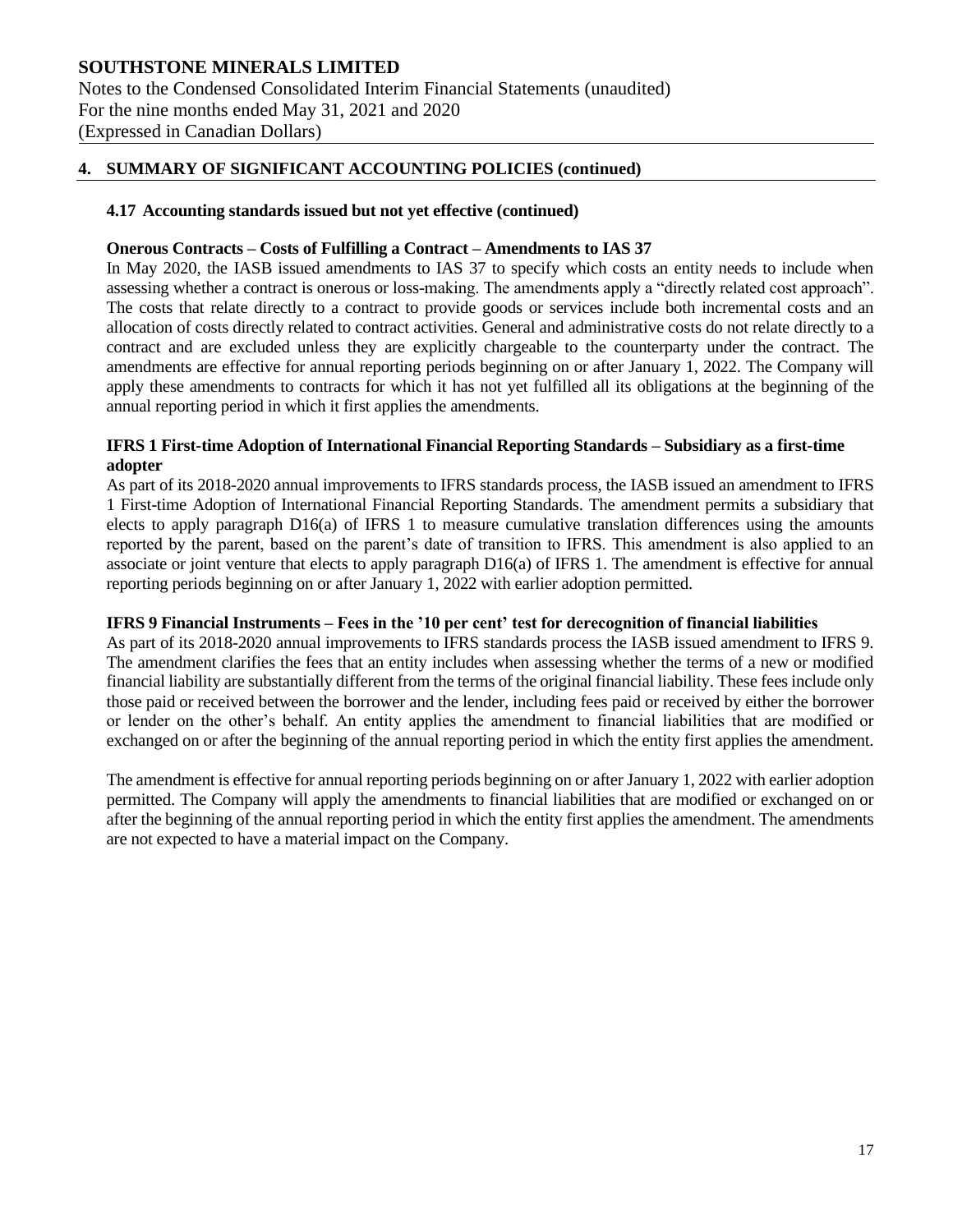# **5. CRITICAL ACCOUNTING ESTIMATES AND JUDGMENTS**

The preparation of financial statements in accordance with IFRS requires the Company to make estimates and assumptions concerning the future. The Company's management reviews these estimates and underlying assumptions on an ongoing basis, based on experience and other factors, including expectations of future events that are believed to be reasonable under the circumstances. Revisions to estimates are adjusted for prospectively in the period in which the estimates are revised.

i) recoverability and measurement of deferred tax assets:

In assessing the probability of realizing income tax assets recognized, management makes estimates related to expectations of future taxable income, expected timing of reversals of existing temporary differences and the likelihood that tax positions taken will be sustained upon examination by applicable tax authorities. Estimates of future taxable income are based on forecasted cash flows from operations and the application of existing tax laws in each jurisdiction. Forecasted cash flows from operations are based on life of mine projections internally developed and reviewed by management. The likelihood that tax positions taken will be sustained upon examination by applicable tax authorities is assessed based on individual facts and circumstances of the relevant tax position evaluated in light of all available evidence. Where applicable tax laws and regulations are either unclear or subject to ongoing varying interpretations, it is reasonably possible that changes in these estimates can occur that materially affect the amounts of income tax assets recognized. At the end of each reporting period, the Company reassesses unrecognized income tax assets.

ii) provisions for restoration and environmental obligations and contingent liabilities:

The Company assesses its provision for reclamation and remediation on an annual basis or when new material information becomes available. Mining and exploration activities are subject to various laws and regulations governing the protection of the environment. In general, these laws and regulations are continually changing and the Company has made, and intends to make in the future, expenditures to comply with such laws and regulations. Accounting for reclamation and remediation obligations requires management to make estimates of the future costs the Company will incur to complete the reclamation and remediation work required to comply with existing laws and regulations at each mining operation and exploration and development property. Actual costs incurred may differ from those amounts estimated. Also, future changes to environmental laws and regulations could increase the extent of reclamation and remediation work required to be performed by the Company. Increases in future costs could materially impact the amounts charged to operations for reclamation and remediation. The provision represents management's best estimate of the present value of the future reclamation and remediation obligation. The actual future expenditures may differ from the amounts currently provided.

iii) carrying value of inventories:

The allocation of costs to inventories and the determination of net realizable value involves the use of estimates. There is a high degree of judgment in estimating future costs, future production levels, recovery levels, and prices. There can be no assurance that actual results will not differ significantly from estimates used in the determination of the carrying value of inventories.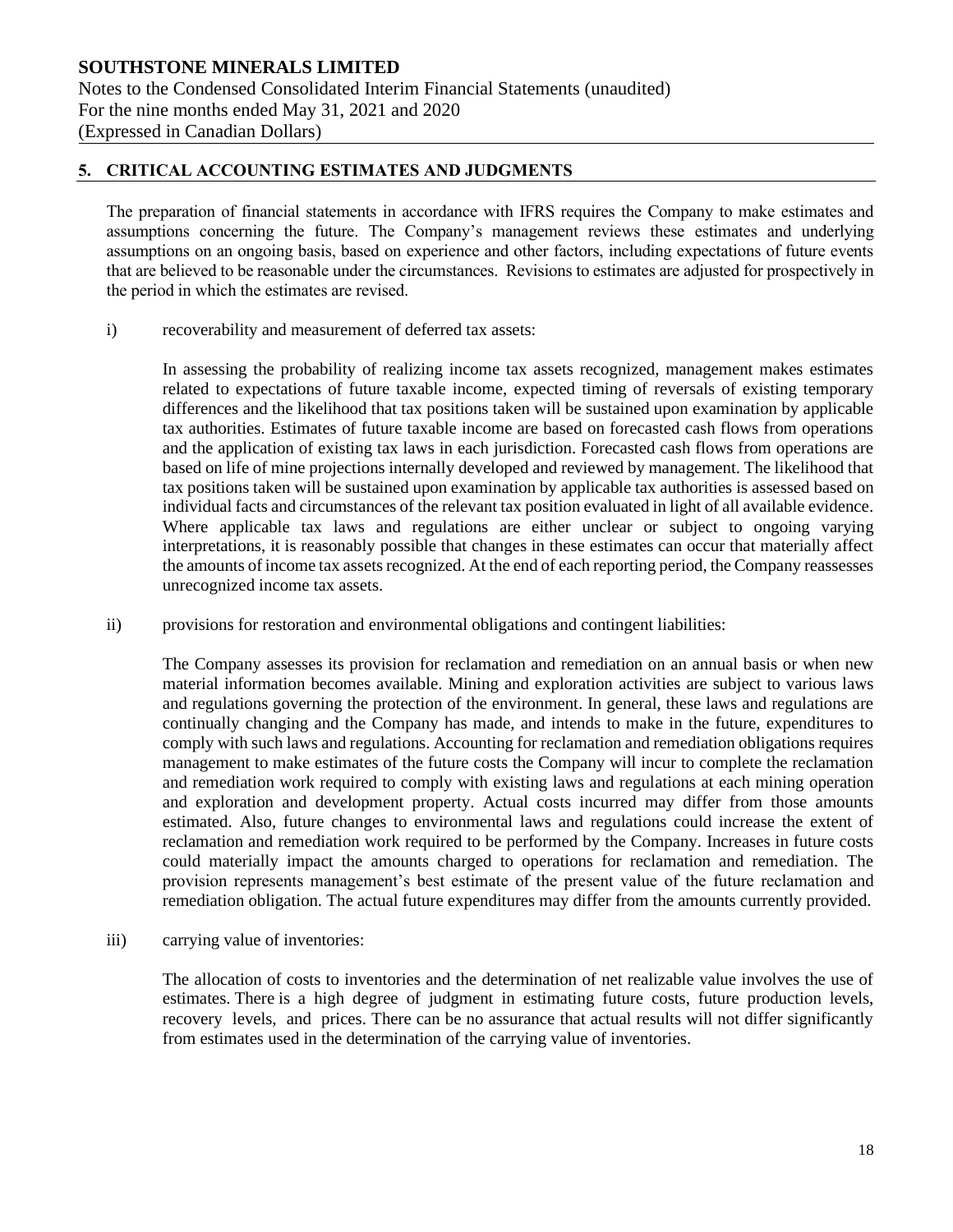### **5. CRITICAL ACCOUNTING ESTIMATES AND JUDGMENTS (continued)**

i) recoverable amount of its evaluation and exploration assets:

Management considers both external and internal sources of information in assessing whether there are any indications that the Company's mining properties and exploration and evaluation assets are impaired. External sources of information management considers include changes in the market, economic and legal environments, in which the Company operates, that are not within its control and that affect the recoverable amount of its mining properties. Internal sources of information that management considers include the manner in which mining properties are being used, or are expected to be used, and indications of economic performance of the assets.

In determining the recoverable amounts of the Company's mining properties, management makes estimates of the undiscounted future pre-tax cash flows expected to be derived from the Company's mining properties, and the appropriate discount rate. Reductions in commodity price forecasts, increases in estimated future costs of production, increases in estimated future non expansionary capital expenditures, reductions in the amount of recoverable resources and exploration potential, and adverse current economic conditions are examples of factors that could result in a write-down of the carrying amounts of the Company's mining properties and exploration and evaluation assets.

ii) fair value of stock-based transactions:

Share-based payments are determined using the Black‐Scholes option pricing model based on estimated fair values of all share-based awards at the date of grant and is expensed to profit or loss over each award's vesting period. The Black‐Scholes option pricing model utilizes subjective assumptions such as expected price volatility and expected life of the option. Changes in these input assumptions can significantly affect the fair value estimate.

#### Significant judgments

The preparation of financial statements in accordance with IFRS requires the Company to make judgments, apart from those involving estimates, in applying accounting policies. The most significant judgments in applying the Company's financial statements include:

i) assessment of the Company's ability to continue as a going concern and whether there are events or conditions that may give rise to significant uncertainty (Note 1);

The assessment of the Company's ability to execute its strategy by funding future working capital requirements involves judgment. Estimates and assumptions are continually assessed and are based on historical experience and other factors, including expectations of future events that are believed to be reasonable under the circumstances.

ii) classification of the Oena Diamond Mine as an exploration and evaluation asset (Note 8);

The application of the Company's accounting policy for exploration and evaluation assets requires management to make certain judgments as to future events and circumstances and as to whether economic quantities of reserves will be found so as to assess if technical feasibility and commercial viability have been achieved.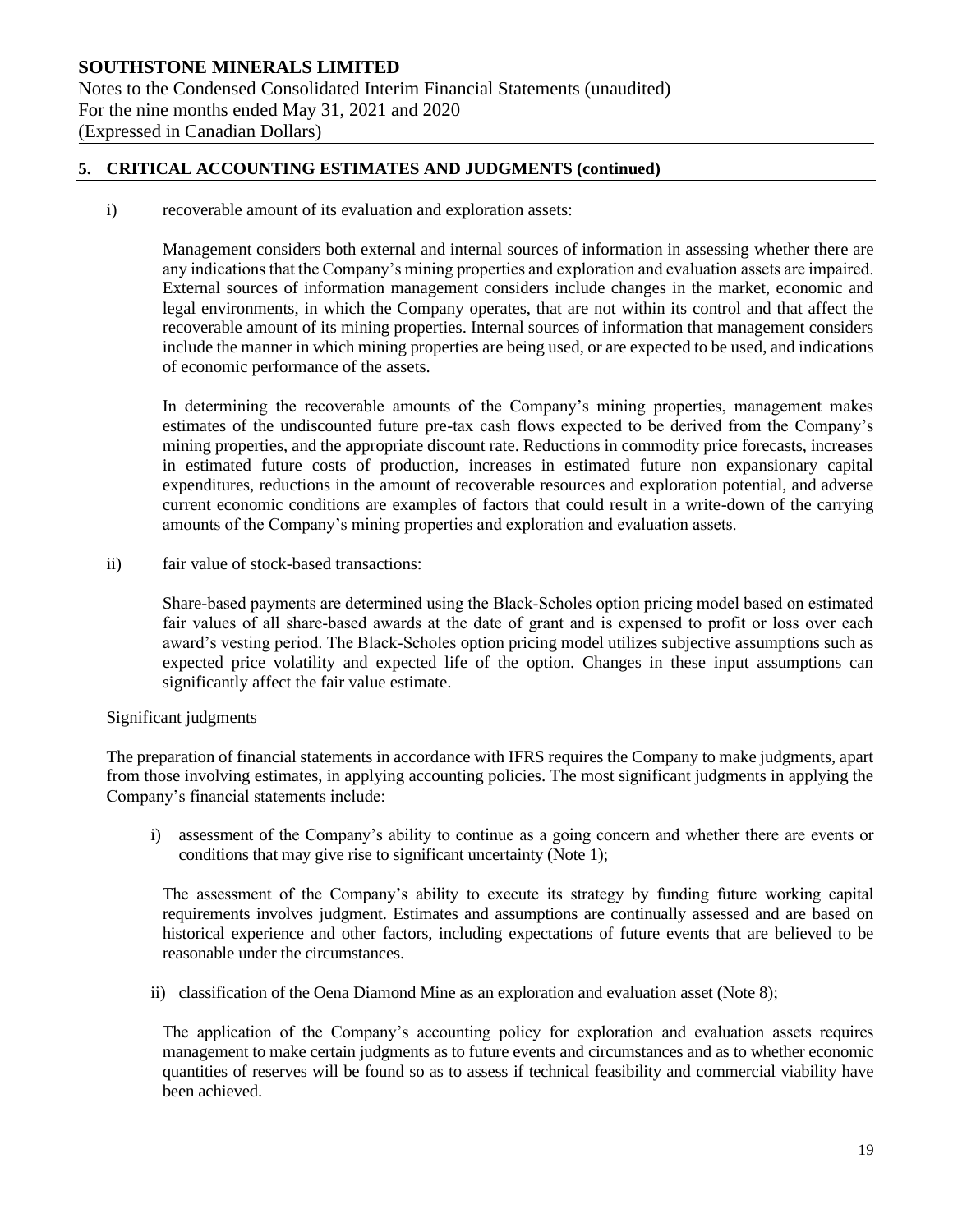#### **5. CRITICAL ACCOUNTING ESTIMATES AND JUDGMENTS (continued)**

iii) determination of control over ASM (Note 8);

The determination of control of subsidiaries involves significant judgment. De facto control exists in circumstances when an entity owns less than 50% voting rights in another entity but has control for reason other than voting rights or contractual and other statutory means. The consolidated financial statements include the results of African Star Minerals ("ASM") as management has determined that the Company has de facto control over ASM. The Company has the practical ability to direct the relevant activities of ASM and controls the Board of Directors.

iv) determination of the functional currency of the Company and its subsidiaries; and

The determination of functional currency of the Company and its subsidiaries requires significant judgments. Management considered all of the relevant primary and secondary factors in making this determination.

#### **6. RECEIVABLES**

|                          | May 31, 2021 |   | <b>August 31, 2020</b> |
|--------------------------|--------------|---|------------------------|
| Trade receivables        | 28,842       |   |                        |
| GST/HST receivables      | ۰            |   | 194                    |
| Other                    | 24,764       |   | 68,540                 |
| <b>Total receivables</b> | 53,606       | S | 68,734                 |

# **7. INVENTORIES**

As at August 31, 2020, the Company's inventory consist of rough diamonds. No stock was on hand as of May 31, 2021.

|                          | May 31, 2021 | <b>August 31, 2020</b> |
|--------------------------|--------------|------------------------|
| Diamonds                 | -            | 366,016                |
| <b>Total inventories</b> |              | 366,016                |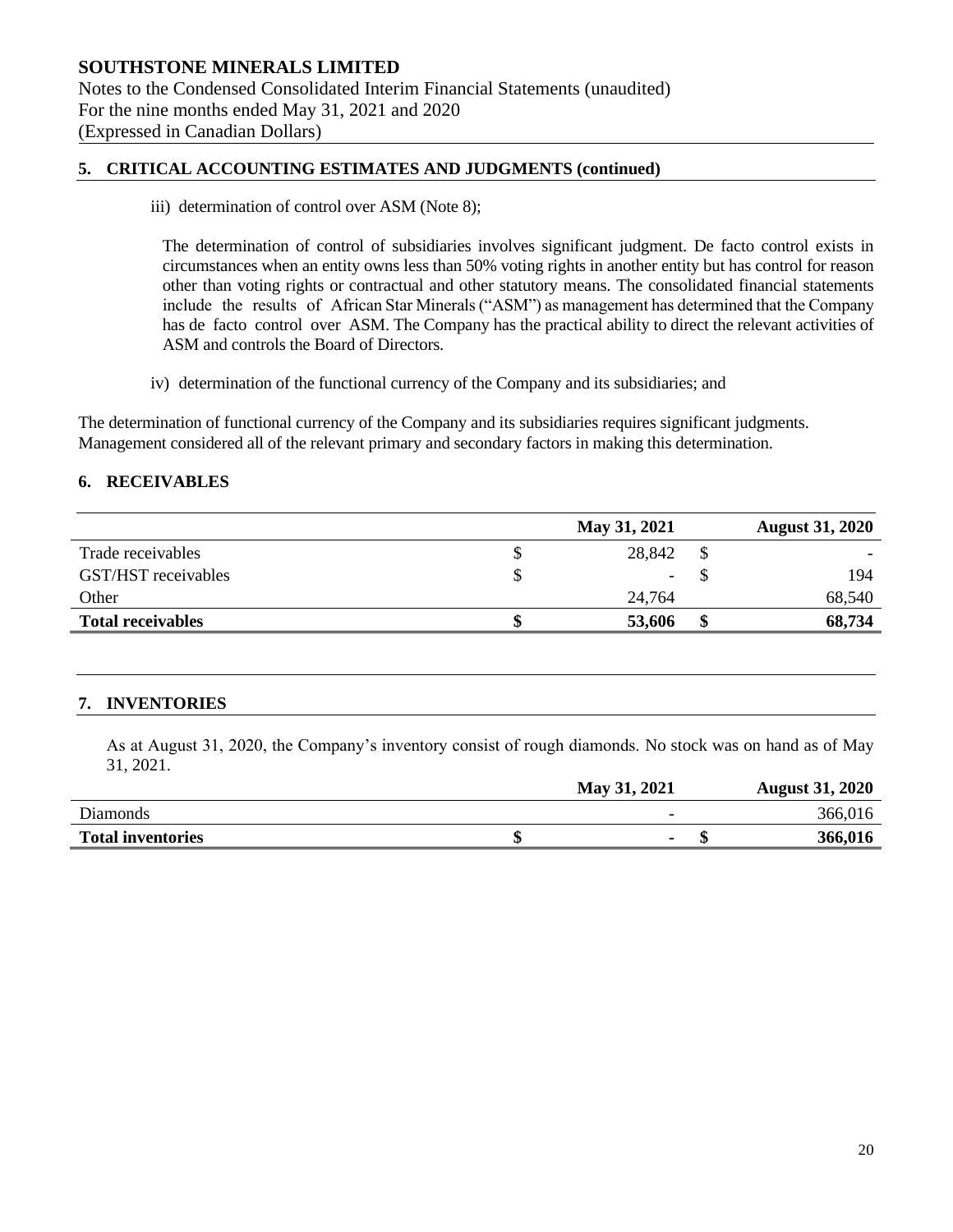Notes to the Condensed Consolidated Interim Financial Statements (unaudited) For the nine months ended May 31, 2021 and 2020 (Expressed in Canadian Dollars)

#### **8. EXPLORATION AND EVALUATION ASSETS**

The evaluation and exploration expenses for the Oena Project are as follows:

|                           | May 31, 2021             | May 31, 2020 |
|---------------------------|--------------------------|--------------|
| Rehabilitation expense    | $\overline{\phantom{0}}$ | 18,603       |
| Supplies expense          | 7,206                    |              |
| Social and labour expense | $\overline{\phantom{a}}$ | -            |
|                           | 7,206                    | 18,603       |

During the year ended August 31, 2018, the Company received approval from the Department of Minerals and Resources of the renewal of the mining license for nine years expiring on March 15, 2027.

As part of the application for renewal, and in line with the proposed mining charter, the Company and the minority shareholders will undertake to restructure the shareholding in ASM on a pro-rata basis subsequent to August 31, 2020 (not yet completed) as follows:

|                             | <b>ASM Shareholding</b> |             |  |  |  |
|-----------------------------|-------------------------|-------------|--|--|--|
|                             | Pre                     | <b>Post</b> |  |  |  |
|                             | <b>Restructure</b>      | Restructure |  |  |  |
| Southstone Minerals Limited | 43%                     | 41%         |  |  |  |
| <b>BEE</b> Ownership        |                         |             |  |  |  |
| Partner                     | 26 <sup>%</sup>         | 14%         |  |  |  |
| Employees trust             |                         | 8%          |  |  |  |
| Community trust             |                         | 8%          |  |  |  |
| Other minorities            | 31%                     | 29%         |  |  |  |
|                             | 100%                    | 100%        |  |  |  |

The Company holds 43% interest in the entity, but continues to have the highest percentage shareholding and has elected the majority of the board of directors (the "Board"). The Company has assessed it still maintains control over the entity based on the following factors:

- i) any shareholder can appoint one director of ASM for every 20% shareholding and may remove or replace any appointee;
- ii) the Chairman of the Board of ASM is appointed from a director that represents the shareholder with the highest percentage shareholding and the Chairman is granted a second or casting vote to give the Company control of the Board; and

the Board is be responsible for the overall direction, supervision and management of ASM.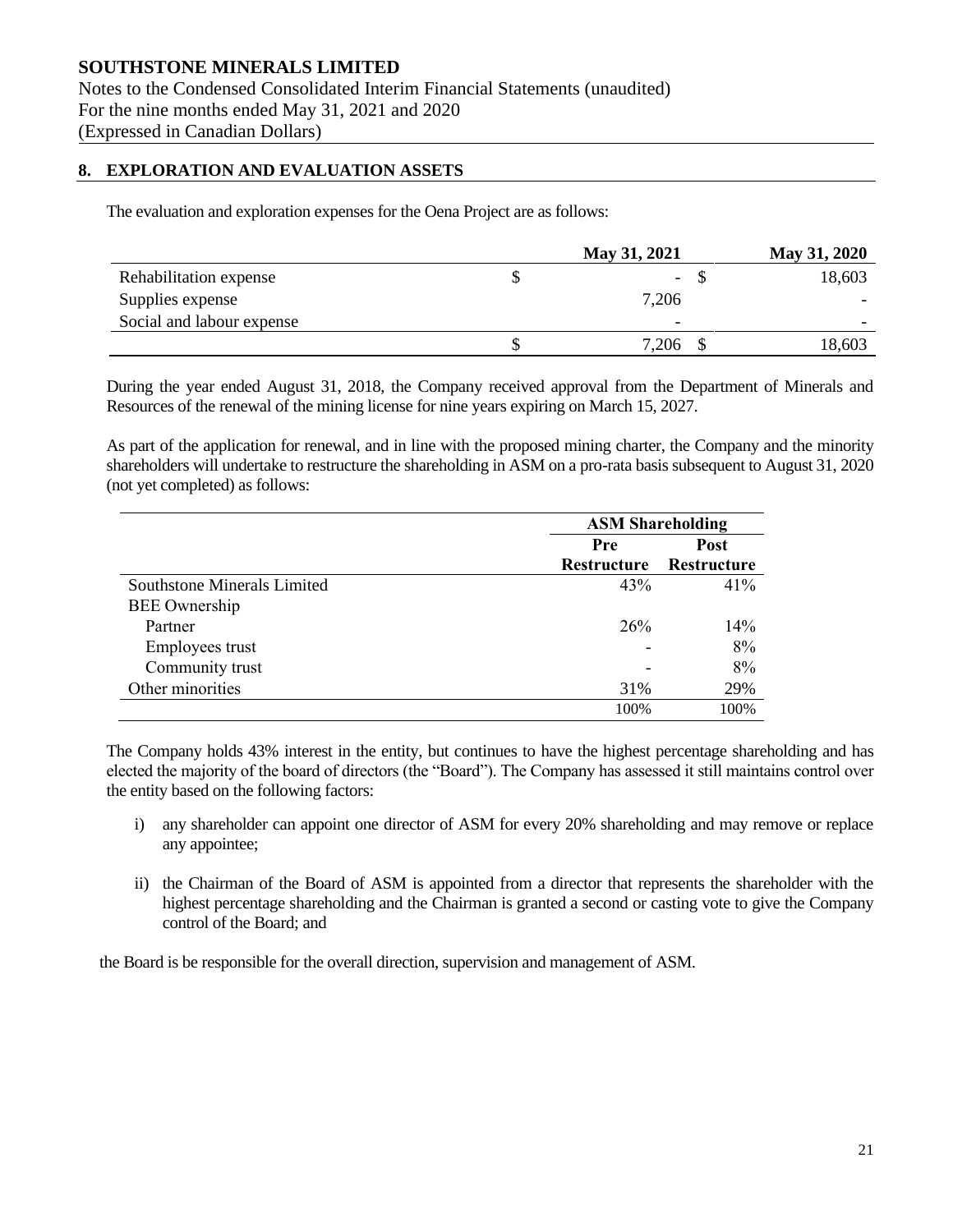Notes to the Condensed Consolidated Interim Financial Statements (unaudited) For the nine months ended May 31, 2021 and 2020 (Expressed in Canadian Dollars)

# **9. EQUIPMENT**

|                                 | <b>Vehicles</b> | <b>Plant</b>  | Equipment    |    | <b>Total</b> |
|---------------------------------|-----------------|---------------|--------------|----|--------------|
| <b>Cost</b>                     |                 |               |              |    |              |
| As at August 31, 2019           | \$<br>59,063    | \$<br>325,369 | \$<br>99,924 | \$ | 484,356      |
| <b>Additions</b>                |                 | 25,309        |              |    | 25,309       |
| Disposal                        |                 | (210, 234)    | (44, 289)    |    | (254, 523)   |
| Impairment                      |                 |               | (6,947)      |    | (6,947)      |
| Foreign exchange                | (6,764)         | (37,262)      | (11, 444)    |    | (55, 470)    |
| <b>As at August 31, 2020</b>    | \$<br>52,299    | \$<br>103,182 | \$<br>37,244 | \$ | 192,725      |
| Foreign exchange                | 5,885           | 11,611        | 4,191        |    | 21,688       |
| As at May 31, 2021              | \$<br>58,184    | \$<br>114,793 | \$<br>41,435 | \$ | 214,412      |
| <b>Accumulated Amortization</b> |                 |               |              |    |              |
| As at August 31, 2019           | \$<br>27,207    | \$<br>27,114  | \$<br>49,995 | \$ | 104,316      |
| Charge for the year             | 7,420           | 60,996        | 11,051       |    | 79,467       |
| Removed on disposal             |                 | (52, 559)     | (25, 859)    |    | (78, 418)    |
| Foreign exchange                | (3,084)         | (3,106)       | (5,726)      |    | (11,916)     |
| As at August 31, 2020           | \$<br>31,543    | \$<br>32,445  | \$<br>29,461 | \$ | 93,449       |
| Charge for the year             | 5,188           | 16,919        | 7,847        |    | 29,955       |
| Foreign exchange                | 3,550           | 3,651         | 3,315        |    | 10,516       |
| As at May 31, 2021              | \$<br>40,281    | \$<br>53,015  | \$<br>40,624 | \$ | 133,919      |
| <b>Net Book Value</b>           |                 |               |              |    |              |
| As at August 31, 2020           | \$<br>20,756    | \$<br>70,737  | \$<br>7,783  | \$ | 99,276       |
| As at May 31, 2021              | \$<br>17,903    | \$<br>61,778  | \$<br>811    | \$ | 80,493       |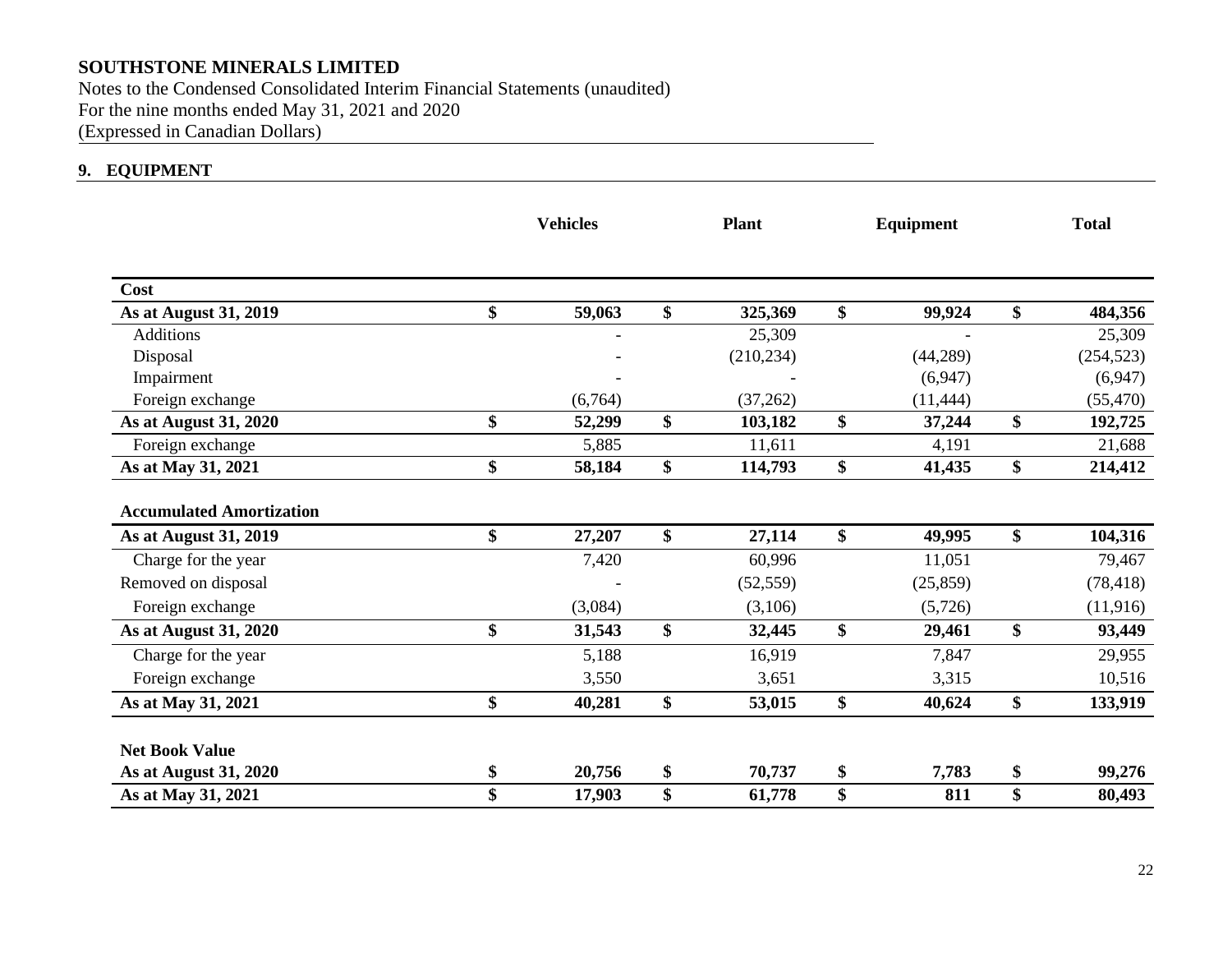Notes to the Condensed Consolidated Interim Financial Statements (unaudited) For the nine months ended May 31, 2021 and 2020 (Expressed in Canadian Dollars)

#### **10. TRADE AND OTHER PAYABLES**

|                                | May 31, 2021 | <b>August 31, 2020</b> |
|--------------------------------|--------------|------------------------|
| Trade payables                 | 156,646      | 195,671                |
| <b>Accrued liabilities</b>     | 114,274      | 495,166                |
| Payroll and VAT provisions     | 1.545        |                        |
| Total trade and other payables | 272,465      | 690,837                |

#### **11. PROMISSORY NOTES**

During the year ended August 31, 2018, the Company issued an unsecured promissory note of \$240,408 (US\$185,000), interest bearing at 3% per annum to a third party, with no fixed terms of repayment. As at May 31, 2021, \$238,207, (August 31, 2020: \$258,194) was outstanding.

During the year ended August 31, 2015, the Company issued a combination of secured and unsecured convertible notes at 12% interest. As at May 31, 2021 and August 31, 2020, all conversion options expired and therefore became ordinary promissory notes. As at May 31, 2021, \$171,381 remains outstanding (August 31, 2020 \$141,286).

A continuity schedule of the previously convertible promissory notes due is as follows:

|                                                    | <b>May 31,</b><br>2021 | August 31,<br>2020     |
|----------------------------------------------------|------------------------|------------------------|
| Balance, beginning of the year<br>Accrued interest | 141,286<br>52,634      | \$<br>158,643<br>3,876 |
| Converted to shares (Note 16)                      | (21, 648)              | (8, 563)               |
| Repayments in cash                                 |                        | (12,500)               |
| Effect of foreign exchange                         | $-891$                 | (170)                  |
| Balance, end of the year                           | 171,381                | 141,286                |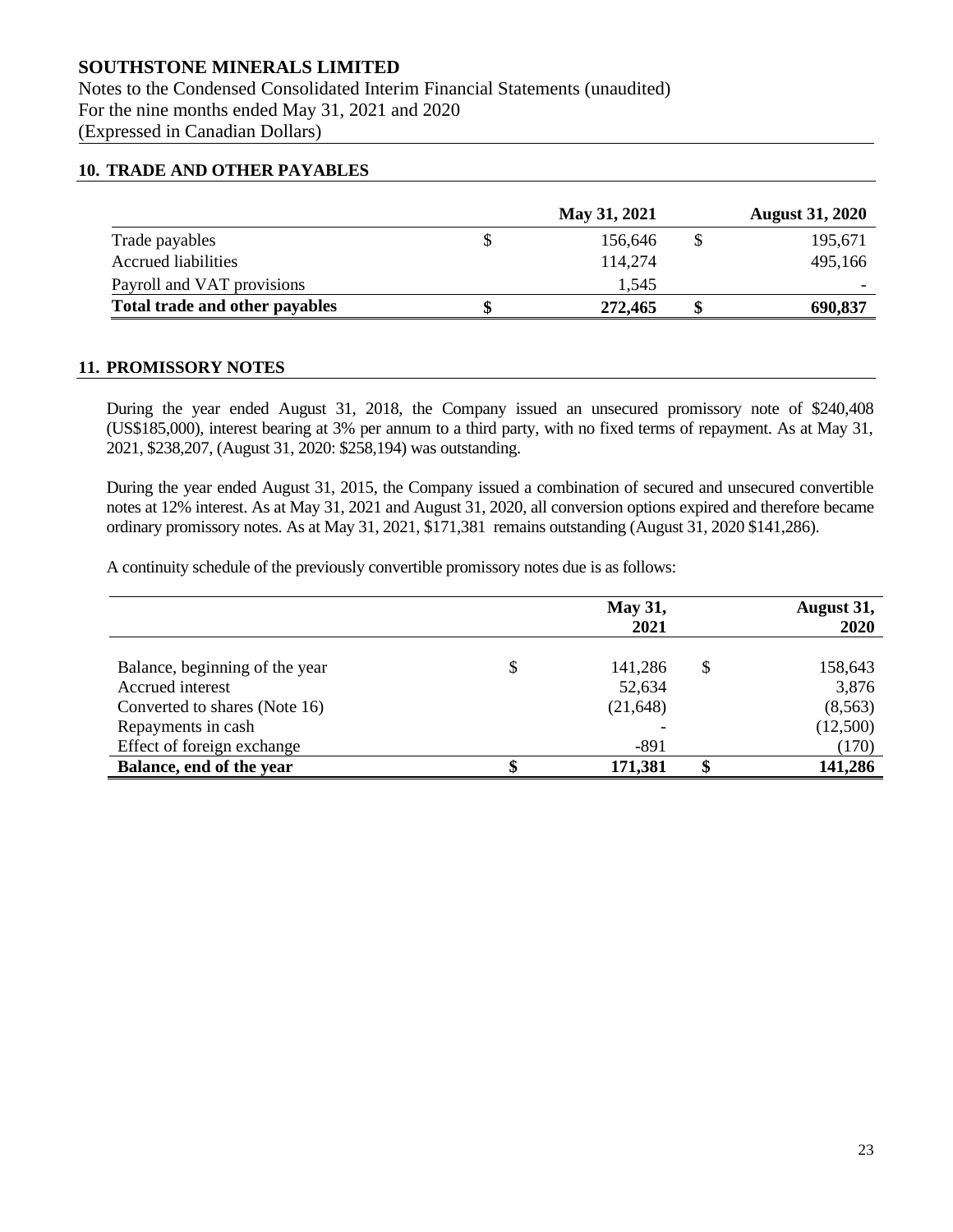# **12. MOQUITA PROJECT**

During the year ended August 31, 2019, the Company executed a Services Agreement for Mining and Marketing of Diamonds ("Services Agreement") with Cooperativa Mineira Do Moquita, SCRL ("Moquita"), a concession located within the Lauchimo River basin, Province of Lunda Norte, Republic of Angola (the "Property"). The Company was responsible for capital expenditures associated with alluvial diamond mine design and equipment acquisition as well as enhancing production. As remuneration, the Company would receive 60% of the proceeds from the sale of produced diamonds.

In conjunction with this Services Agreement, the Company entered into an agreement with CC Mining Limited ("CCML") whereby CCML provided to the Company two US dollar term loan facilities for an aggregate of US\$500,000, (collectively the "Loans") to be solely used to fund both the capital and operating costs required for the mining of diamonds in Angola on the Moquita property (the "Project").

The Company entered into a Phase 1 Corporate Loan Agreement whereby CCML provided a US dollar term loan facility for up to US\$250,000 (the "Corporate Loan Agreement") bearing interest at the rate of 15% per annum, payable monthly, secured and maturing in September 2020. The Company also entered into a Phase 1 Equity Loan Agreement whereby CCML provided a US dollar term loan facility for up to US\$250,000 (the "Equity Loan"). The Equity Loan is non-interest bearing, secured and repayable on the delivery of the joint venture agreement with CCML or terminated if CCML elects not to participate in Phase 2.

Pursuant to the agreements, 50% of the proceeds received from the sale of diamonds recovered from the Project would be paid to CCML in lieu of interest. As security for the Loans, the Company agreed to a project specific bank account and a security assignment over the Project, both in favor of CCML.

On August 16, 2019, CCML elected not to partake in Phase 2 and the project was terminated. Pursuant to the termination, the Equity Loan was derecognized and the Company recorded a gain on Derecognition of loan of \$362,239.

On May 28, 2020, CCML agreed to settle the outstanding indebtedness in the sum of \$475,274 through the issuance of 5,315,872 common shares, resulting in CCML holding 19.90% of the outstanding shares of the Company, which share issuance was completed subsequent to August 31, 2020. See Note 28.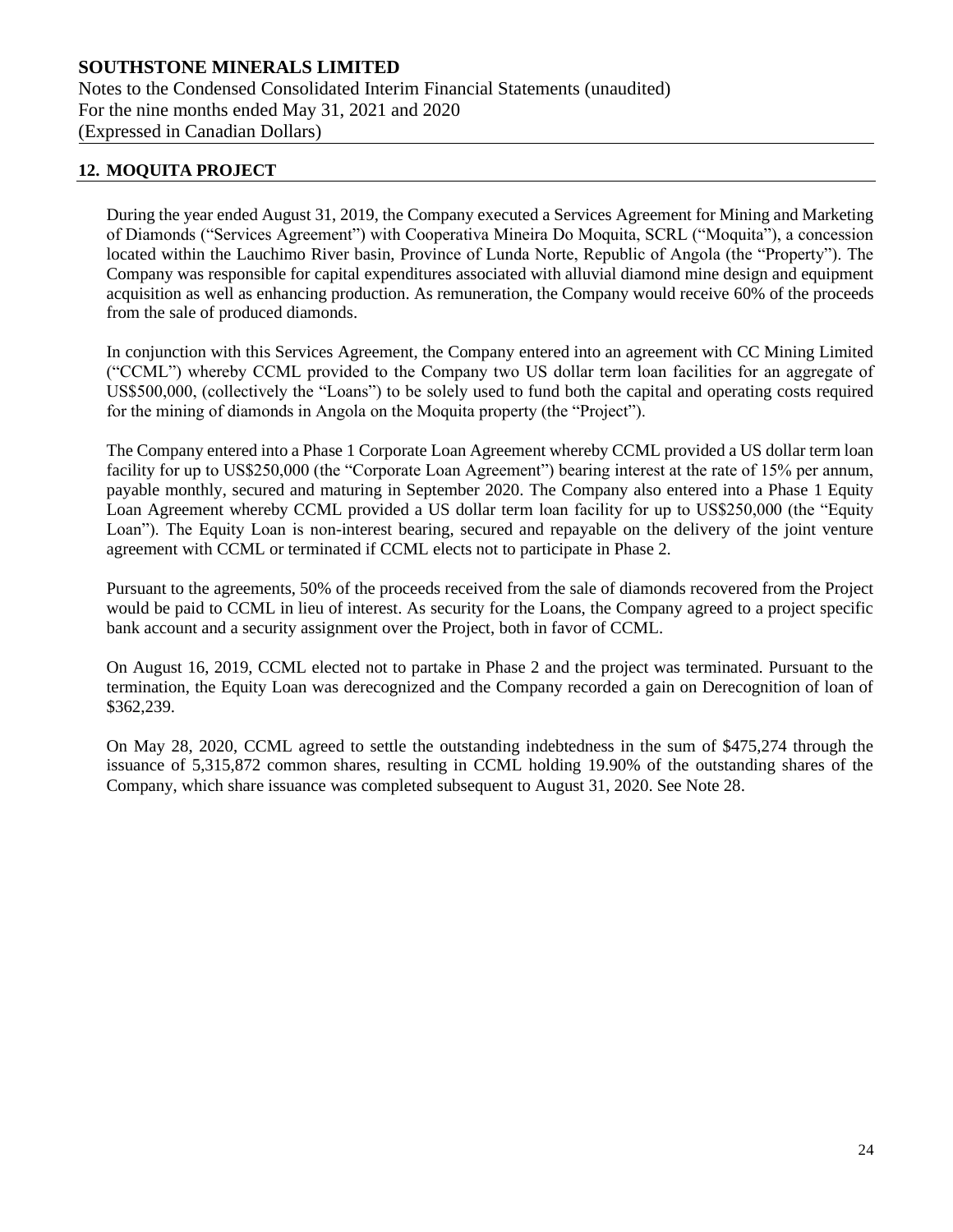#### **12. INTEREST BEARING LOANS AND BORROWINGS (MOQUITA PROJECT continued)**

A continuity schedule of the loans payable is as follows:

|                                | May 31, 2021 | <b>August 31, 2020</b> |
|--------------------------------|--------------|------------------------|
|                                |              |                        |
| Balance, beginning of the year | 475,274 \$   | 411,939                |
| Accrued interest               |              | 52,477                 |
| Converted to shares            | (498, 363)   |                        |
| Effect of foreign exchange     | 23,089       | 10,858                 |
| Balance, end of the year       | ۰            | 475,274                |

#### **13. DEFERRED RECOVERY**

In November 2017, the Company entered into a Tailing Investment and Revenue Participation agreement with TML Equipment, whereby TML Equipment agreed to provide funding of \$191,042 to ensure ongoing operations of the Oena Property. In return, TML Equipment receives a royalty of 10.6% from sale of diamonds recovered from processing tailings. In the event that no diamond sales are generated, the Company is not obligated to make any royalty payments. The Company recognized the funding as a deferred recovery of the Oena Property and amortized the balance over a 5 year term. For the period ended May 31, 2021, the Company recorded amortization of \$26,406 (2020: \$18,367) in finance charges in profit and loss.

#### **14. RELATED PARTY TRANSACTIONS**

The Company incurred the following expenditures charged by companies controlled by current directors and officers of the Company:

|                   |              | Three months ended May 31, |      |        | Nine months ended May 31, |  |         |
|-------------------|--------------|----------------------------|------|--------|---------------------------|--|---------|
|                   | 2020<br>2021 |                            | 2021 |        | 2020                      |  |         |
|                   |              |                            |      |        |                           |  |         |
| Directors fees *  |              | 3.697                      |      | 4.183  | \$11,500                  |  | 4,183   |
| Consulting fees * |              | 85,692                     |      | 78,758 | 268,101                   |  | 231,769 |
| <b>Total</b>      |              | 89.389                     |      | 82.941 | 279.601                   |  | 235,952 |

\*Included in the Management and consulting fees in the income statement.

As at May 31, 2021, \$183,337, (August 31, 2020, \$241,099 CEO and director) is owed to a director of the Company. Amounts owing are non-interest bearing, unsecured and due on demand.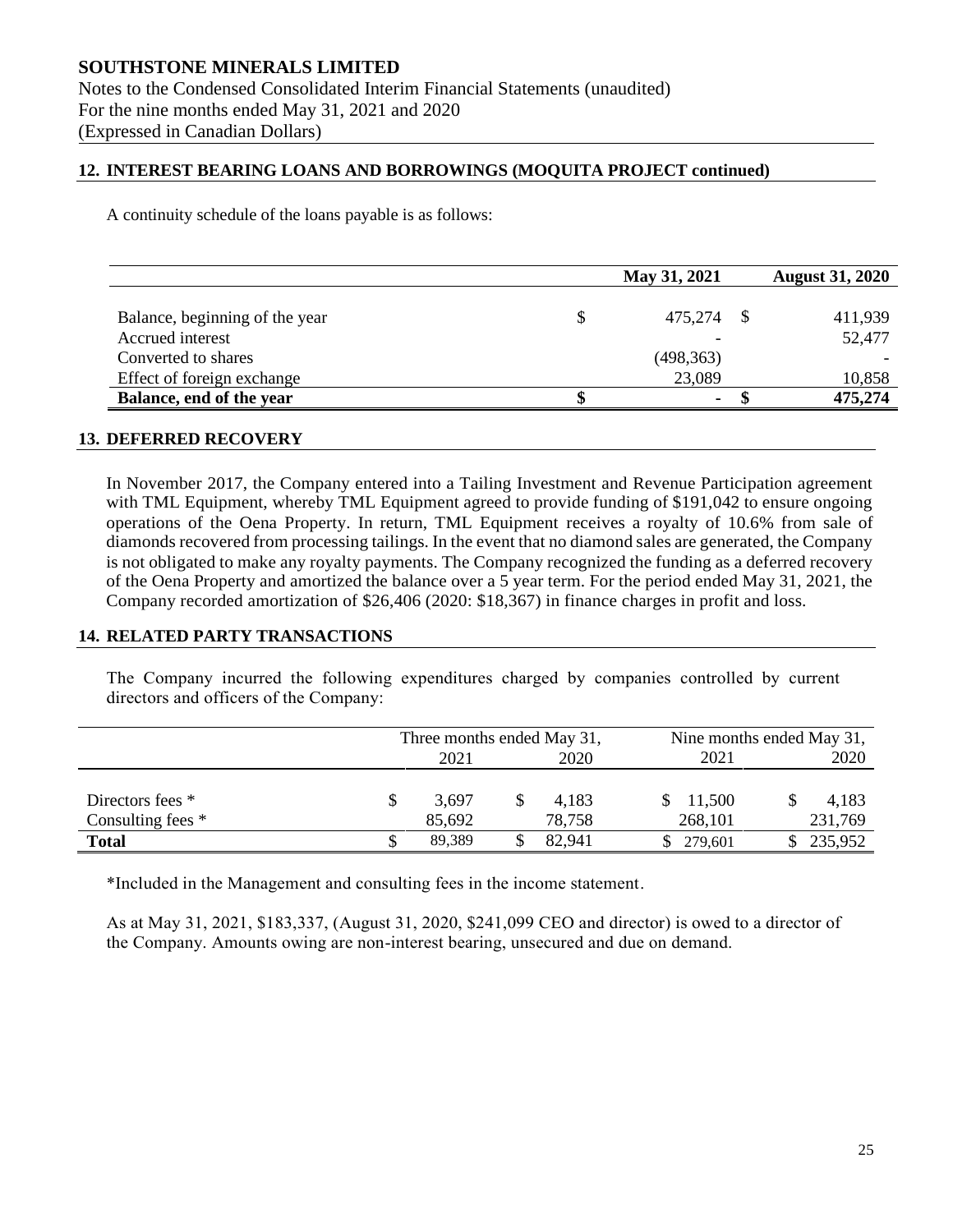Notes to the Condensed Consolidated Interim Financial Statements (unaudited) For the nine months ended May 31, 2021 and 2020 (Expressed in Canadian Dollars)

#### **15. REHABILITATION PROVISION**

A continuity of the Company's continuity provision is as follows:

|                                      | May 31, 2021 |         |  | <b>August 31,2021</b> |  |  |
|--------------------------------------|--------------|---------|--|-----------------------|--|--|
|                                      |              |         |  |                       |  |  |
| Balance at the beginning of the year |              | 245,097 |  | 267,892               |  |  |
| Change in estimate                   |              |         |  | 8,341                 |  |  |
| Effect of foreign exchange           |              | 30,922  |  | (31, 136)             |  |  |
| Balance at the end of the year       |              | 276,019 |  | 245,097               |  |  |

As at May 31, 2021 and August 31, 2020, the rehabilitation provision relates to the Oena Diamond Mine *(Note 8).*

For the year ended August 31, 2020, the Company contracted the services of Site Plan Consulting, and an independent consultant specializing in geological surveying. The provision is an estimate of total amount of future cash flows required to complete the restoration on the following:

- stock piles and tailings;
- existing facilities; and
- roads and other infrastructure.

The provision will be remeasured again for the year ended August 31, 2021.

The Company carries \$221,020 (August 31, 2020: \$196,259) in deposits as security against the liability. Of this, \$61,423 (August 31, 2020: 54,542) is refundable to an arm's length third party.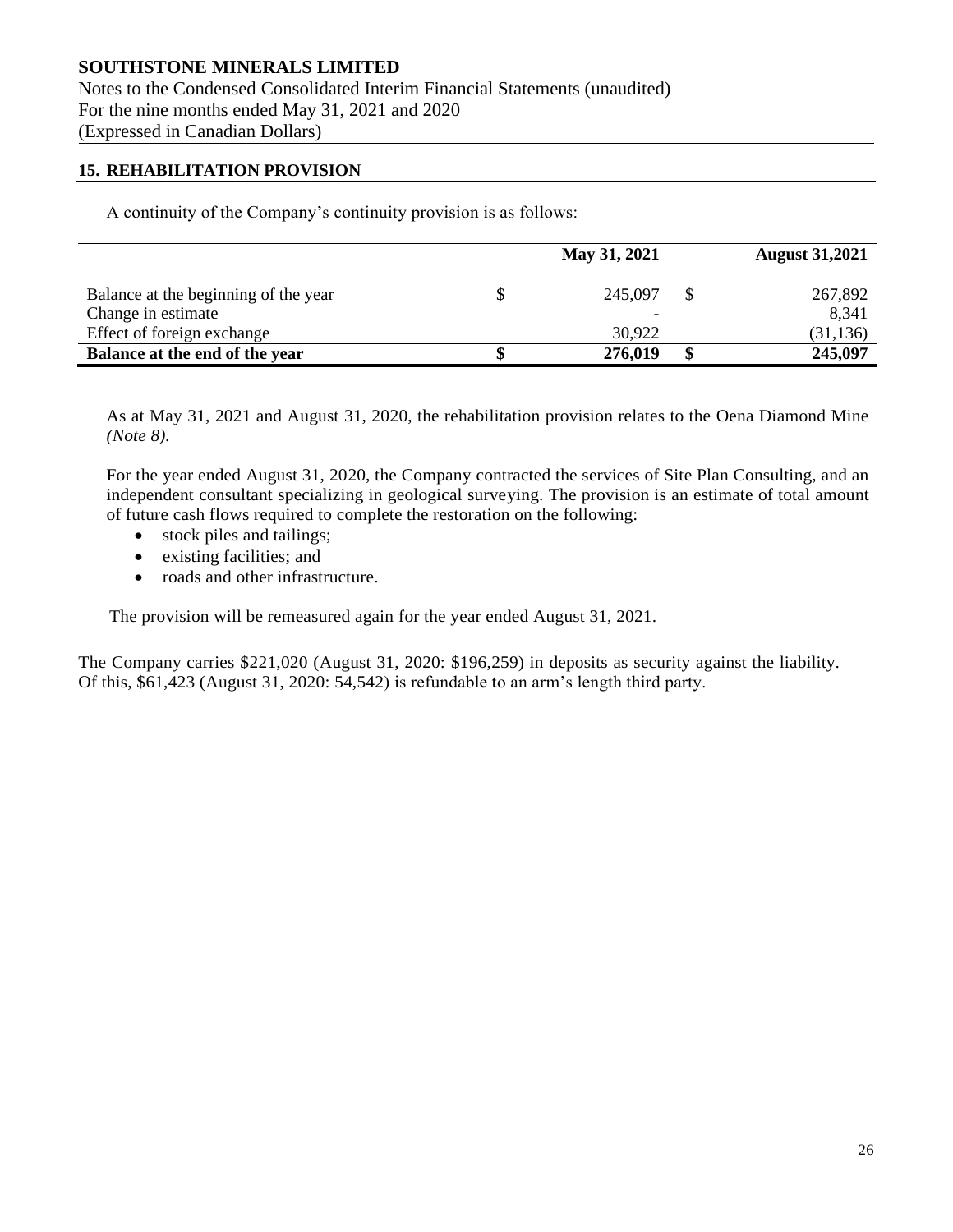Notes to the Condensed Consolidated Interim Financial Statements (unaudited) For the nine months ended May 31, 2021 and 2020 (Expressed in Canadian Dollars)

### **16. SHARE CAPITAL**

#### **(a) Authorized**

Unlimited number of common shares without par value.

#### **(b) Issued**

#### Period Ended May 31, 2021

- On May 28, 2020, CCML agreed to settle outstanding indebtedness in the sum of \$498,363 through the issuance of 5,315,872 common shares at a price of \$0.09375, resulting in CCML holding 19.90% of the outstanding shares of the Company, which issuance was completed October 15, 2020.
- A director converted \$43,031 in debt in consideration for 459,000 common shares at a price of \$0.09375 per share, which was completed on October 15, 2020.
- A non-related party converted a promissory note to the value of \$21,648 in exchange for 432,960 common shares of the Company.

#### Year Ended August 31, 2020

Effective May 25, 2020, the Company disposed of its 49% interest in the issued and outstanding Ordinary Shares and 74% interest in the issued and outstanding Preference Shares of each of Kwena Mining Projects (Pty) Ltd., Kwena Mining and Metallurgical Services (Pty) Ltd. and Kwena Springlake Projects (Pty) Ltd. Total consideration received by the Company was \$1,320,671 as follows:

- Return for cancellation of an aggregate of 4,077,416 Common Shares (the "Payment Shares") at a value of \$0.115 per share, which Payment Shares were collectively held by Kevin Gallagher, a director of the Company and other related parties, for aggregate value of \$468,903; and
- Forgiveness of outstanding indebtedness owed to the Kwena Group from the Company and its subsidiaries in the aggregate sum of \$851,768.

On August 24, 2020, the Company issued 1,750,000 common shares of the Company in a debt settlement with a director with a value of \$164,063 and on July 16, 2020, the Company issued 171,260 common shares of the Company with a value of \$8,563 to settle promissory notes of the same value. Upon settlement, reserves of \$25,178 were also reclassified into share capital as no conversion options remained outstanding on any notes (Note 11).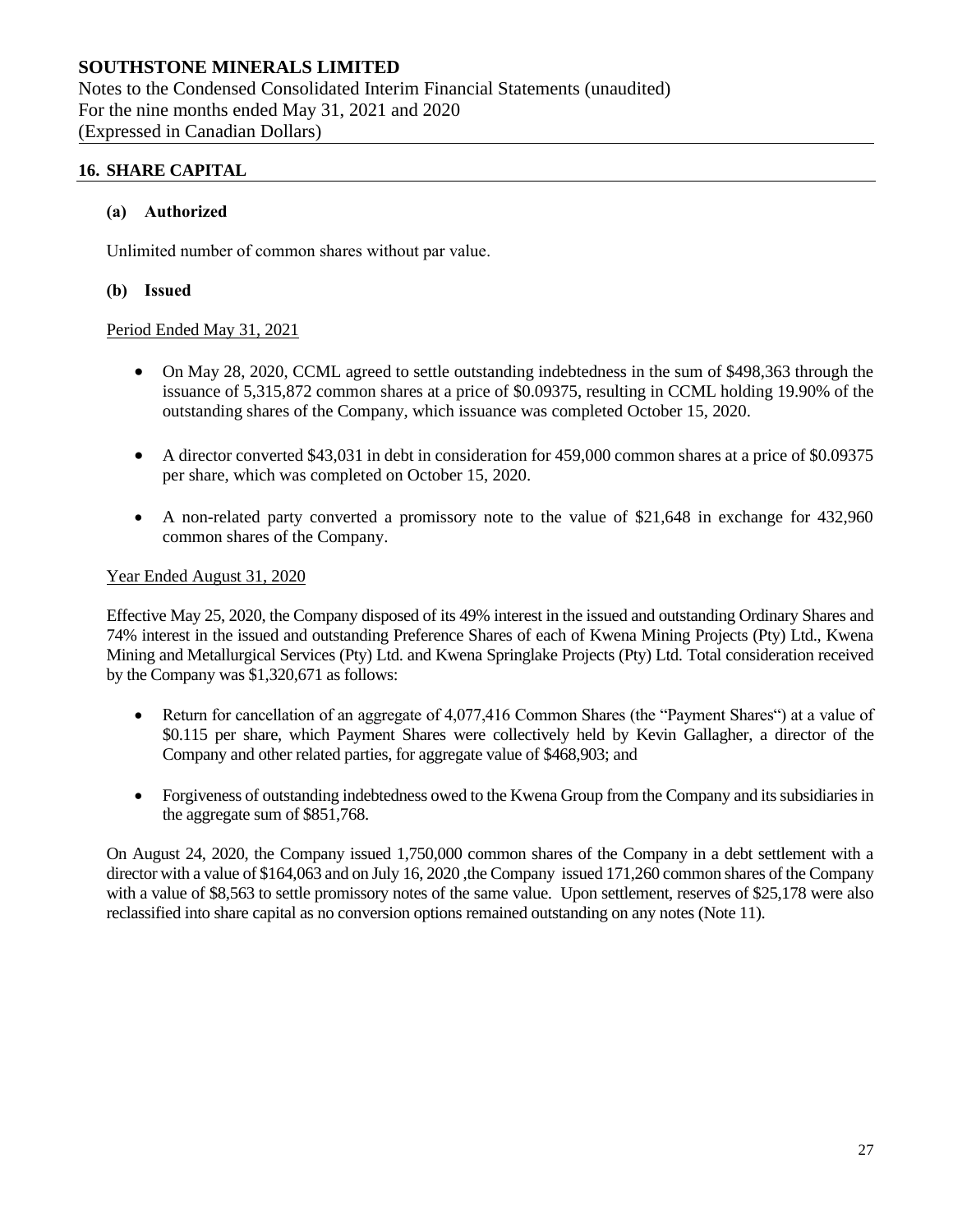Notes to the Condensed Consolidated Interim Financial Statements (unaudited) For the nine months ended May 31, 2021 and 2020 (Expressed in Canadian Dollars)

#### **17. WARRANTS**

The continuity of the Company's outstanding warrants is as follows:

|                                |    | May 31, 2021                                 |                              |    | <b>August 31, 2020</b>                       |                              |  |
|--------------------------------|----|----------------------------------------------|------------------------------|----|----------------------------------------------|------------------------------|--|
|                                |    | Weighted<br>Average<br><b>Exercise Price</b> | Number of<br><b>Warrants</b> |    | Weighted<br>Average<br><b>Exercise Price</b> | Number of<br><b>Warrants</b> |  |
| Outstanding, beginning of year | S  | 1.00                                         | 400,000                      | -S | 1.00                                         | 1,821,000                    |  |
| Expired                        |    | $\overline{\phantom{0}}$                     | ۰                            |    | 1.00                                         | (1,421,000)                  |  |
| Outstanding, end of the year   | \$ | 1.00                                         | 400,000                      |    | 1.00                                         | 400,000                      |  |

During the year ended August 31, 2020, 1,421,000 warrants expired unexercised.

Warrants outstanding as at May 31, 2021 are as follows:

|                       |                   |                    | Number of       |
|-----------------------|-------------------|--------------------|-----------------|
| <b>Exercise price</b> | <b>Issue date</b> | <b>Expiry date</b> | <b>Warrants</b> |
| .00.                  | December 28, 2018 | December 27, 2021  | 400,000         |

#### **18. SHARE BASED PAYMENTS**

The Company has a stock option plan whereby the maximum number of shares reserved for issue under the plan shall not exceed 10% of the outstanding common shares of the Company, as at the date of the grant. The maximum number of common shares reserved for issue to any one person under the plan cannot exceed 5% of the issued and outstanding number of common shares at the date of the grant and the maximum number of common shares reserved for issue to a consultant or a person engaged in investor relations activities cannot exceed 2% of the issued and outstanding number of common shares at the date of the grant. Options may be granted for a maximum term of ten years from the date of the grant, are non-transferable and expire within 90 days of termination of employment or holding office as a director or officer of the Company and, in the case of death, expire within one year thereafter. Upon death, the options may be exercised by legal representation or designated beneficiaries of the holder of the option. Stock options vest 50% on grant date and 50% within 365 days from the grant date, except for certain investor relations consultants.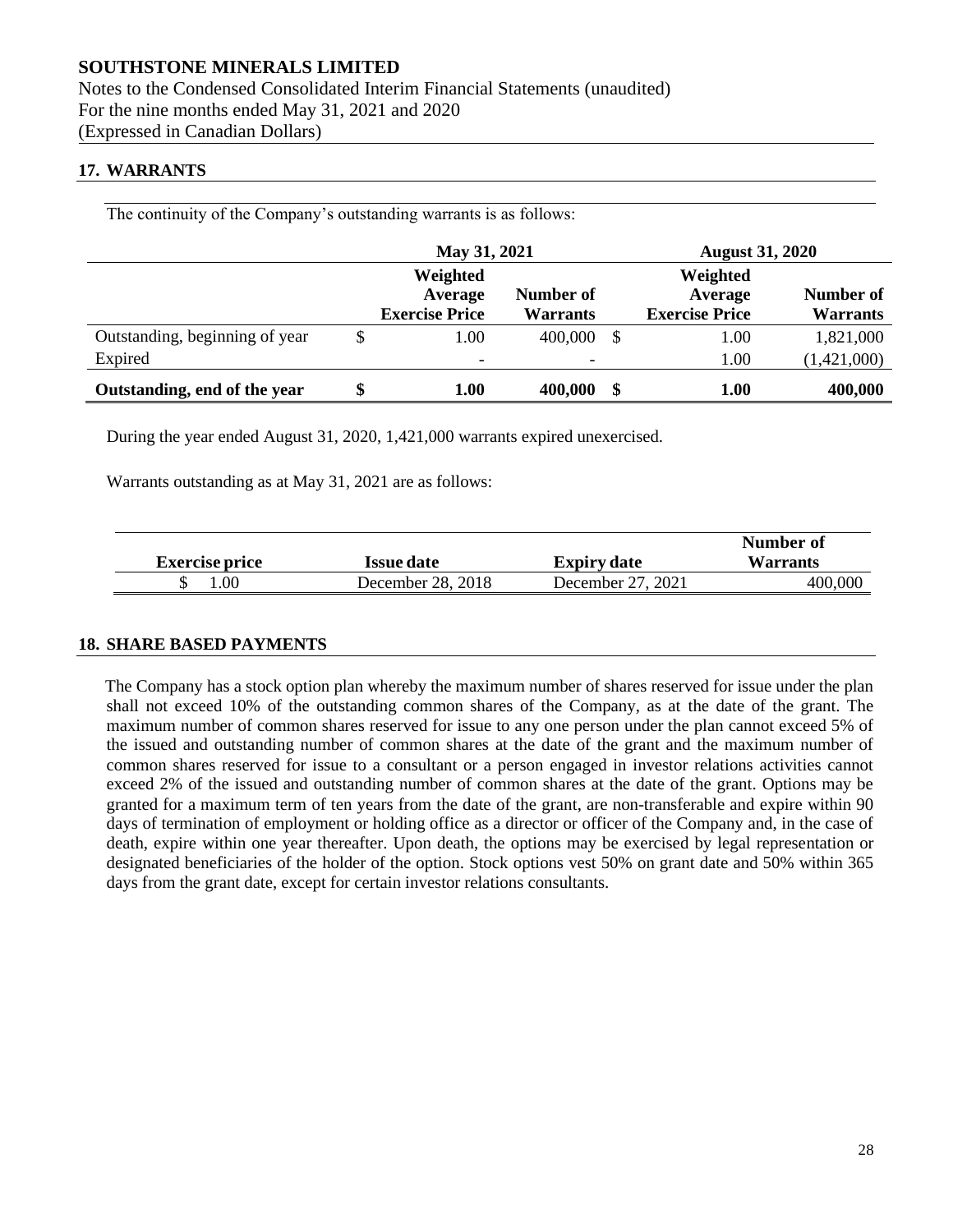Notes to the Condensed Consolidated Interim Financial Statements (unaudited) For the nine months ended May 31, 2021 and 2020 (Expressed in Canadian Dollars)

# **18. SHARE BASED PAYMENTS (continued)**

|                                 | May 31, 2021                                           |                             |    | <b>August 31, 2020</b>                       |                             |  |
|---------------------------------|--------------------------------------------------------|-----------------------------|----|----------------------------------------------|-----------------------------|--|
|                                 | Weighted<br>Average<br><b>Exercise</b><br><b>Price</b> | Number of<br><b>Options</b> |    | Weighted<br>Average<br><b>Exercise Price</b> | Number of<br><b>Options</b> |  |
| Outstanding at beginning of the |                                                        |                             |    |                                              |                             |  |
| year                            | \$<br>0.50                                             | 585,000                     | \$ | 0.50                                         | 690,000                     |  |
| Expired                         | -                                                      |                             |    | 0.50                                         | (105,000)                   |  |
| Outstanding at end of the year  | \$<br>0.59                                             | 585,000                     | \$ | 0.59                                         | 585,000                     |  |
| Exercisable at end of the year  | \$<br>0.59                                             | 585,000                     | \$ | 0.59                                         | 585,000                     |  |

The following table provides additional information about outstanding stock options at May 31, 2021:

| <b>Exercise Price</b> | <b>Number of Options</b><br><b>Outstanding and Exercisable</b> | <b>Weighted Average</b><br><b>Remaining Life (Years)</b> | <b>Expiry date</b> |
|-----------------------|----------------------------------------------------------------|----------------------------------------------------------|--------------------|
| \$0.50                | 90,000                                                         | 0.38                                                     | July 15, 2021      |
| \$0.50                | 450,000                                                        | 0.95                                                     | February 10, 2022  |
| \$0.50                | 45,000                                                         | 1.09                                                     | April 3, 2022      |
| \$0.50                | 585,000                                                        |                                                          |                    |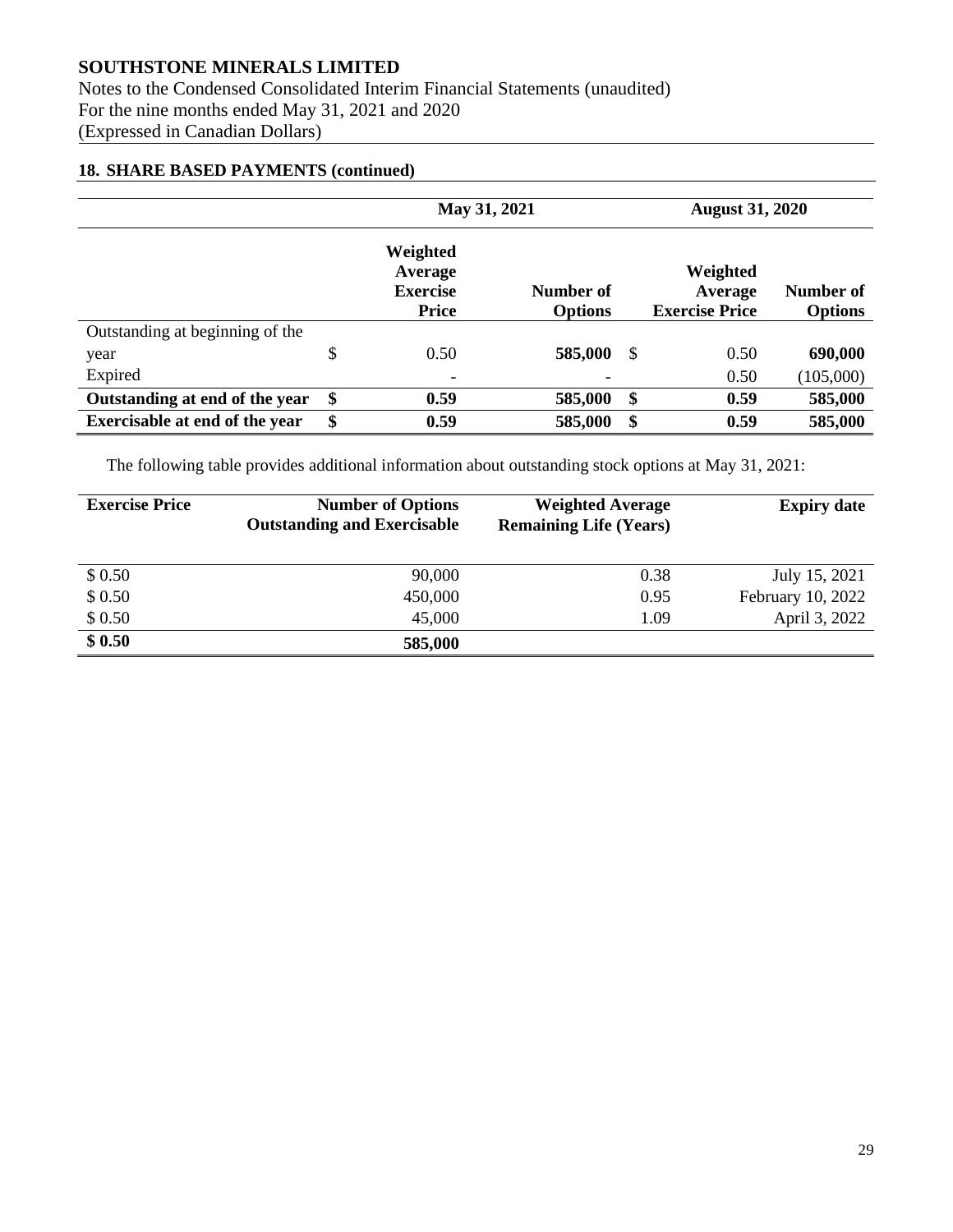# **SOUTHSTONE MINERALS LIMITED** Notes to the Condensed Consolidated Interim Financial Statements (unaudited) For the nine months ended May 31, 2021 and 2020 (Expressed in Canadian Dollars)

#### **19. CAPITAL RISK MANAGEMENT**

The Company manages its capital structure and makes adjustments to it, based on the funds available to the Company, in order to support the acquisition, exploration and development of mineral properties and its engineering services. The Board of Directors does not establish quantitative return on capital criteria for management, but rather relies on the expertise of the Company's management to sustain future development of the business. The Company defines capital to include its shareholders' equity. In order to carry out the planned exploration and pay for administrative costs, the Company will spend its existing working capital and raise additional amounts as needed. The Company will continue to assess new properties and seek to acquire an interest in additional properties if it feels there is sufficient geologic or economic potential and if it has adequate financial resources to do so. Management reviews its capital management approach on an ongoing basis and believes that this approach, given the relative size of the Company, is reasonable. There were no changes in the Company's approach to capital management during the nine months ended May 31, 2021.

The Company considers its capital to be shareholders' equity, which is comprised of capital stock, reserves, deficit and non-controlling interest. There are no external restrictions on the Company's capital.

The Company's objective when managing capital is to obtain adequate levels of funding to support its exploration activities, to obtain corporate and administrative functions necessary to support organizational functioning and obtain sufficient funding to further the identification and development of precious metals deposits.

The Company raises capital, as necessary, to meet its needs and take advantage of perceived opportunities and, therefore, does not have a numeric target for its capital structure. Funds are primarily secured through equity capital raised by way of private placements. There can be no assurance that the Company will be able to continue raising equity capital in this manner.

The Company invests all capital that is surplus to its immediate operational needs in short term, liquid and highly rated financial instruments, such as cash, and short term guarantee deposits, all held with major Canadian financial institutions.

#### **20. FINANCIAL INSTRUMENTS**

#### **Fair Value**

The carrying amount of cash, receivables, trade and other payables, promissory notes, interest bearing loans and borrowings, and due to related parties approximate fair value due to the relatively short term maturity of these financial instruments. The fair value of the rehabilitation deposit approximates carrying value due to the nature of the financial asset.

#### **Credit Risk**

Credit risk is the risk of loss associated with a counterparty's inability to fulfill its payment obligations. The Company's credit risk is primarily attributable to cash, and receivables. The Company has no significant concentration of credit risk arising from operations. Cash are held with reputable Canadian and South African chartered banks, which accounts are closely monitored by management. Trade receivables are usually received within 30 days.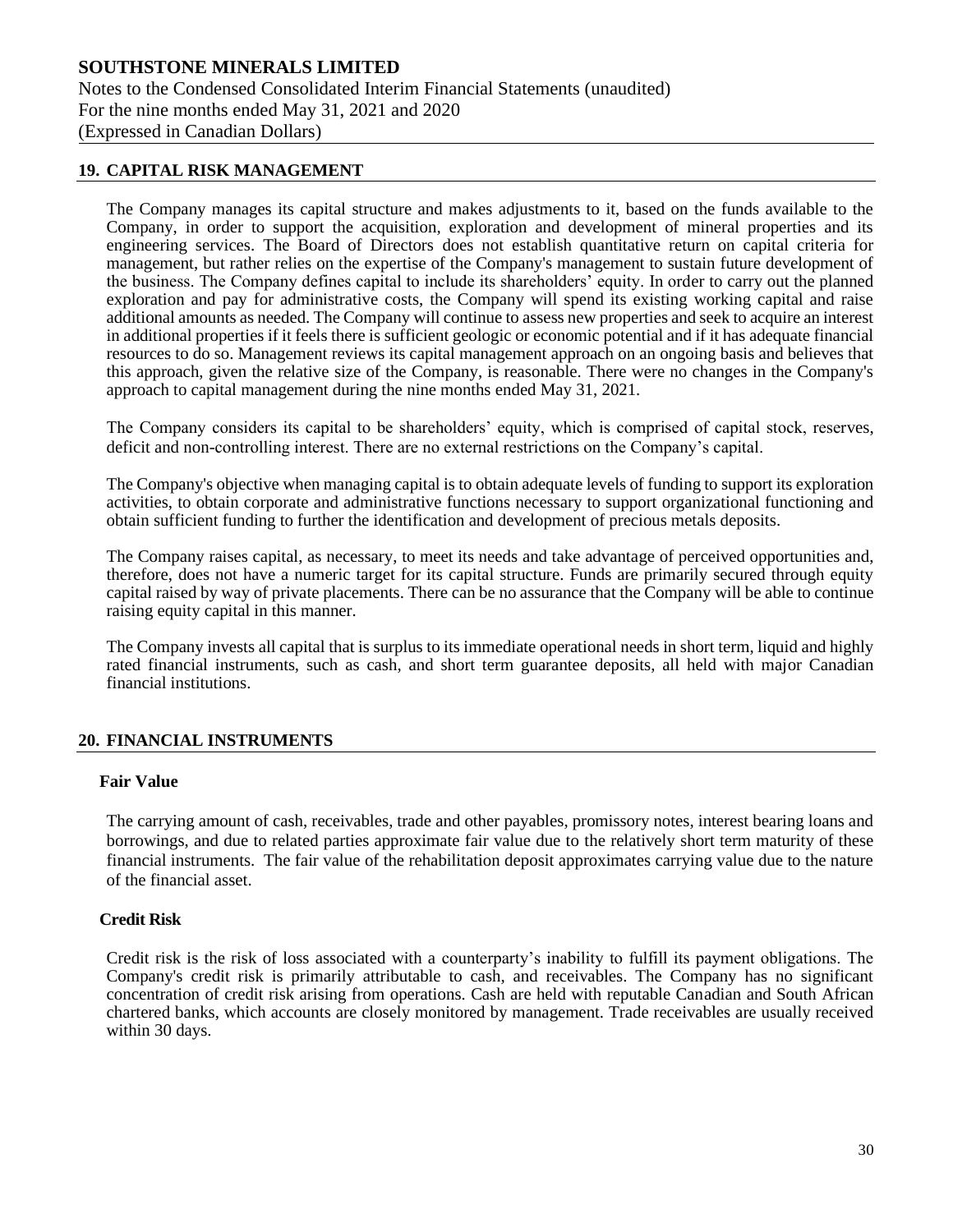#### **20. FINANCIAL INSTRUMENTS (continued)**

#### **Liquidity Risk**

Liquidity risk is the risk that the Company will not have sufficient cash resources to meet its financial obligations as they come due. The Company's liquidity and operating results may be adversely affected if the Company's access to the capital market is hindered, whether as a result of a downturn in stock market conditions generally or related to matters specific to the Company. The Company generates cash flow from both operations as well as financing activities. As at May 31, 2021, the Company had cash of \$254,254 to settle current liabilities of \$1,239,629. The Company intends to meet its financial commitments through loans, private placements, debt conversion, and profits generated from its operations. All of the Company's financial liabilities have contractual maturities of less than 365 days and are subject to normal trade terms.

#### **Interest Rate Risk**

The Company has cash balances and no variable interest bearing debt. The Company has fixed rates on its debt, changes in interest rates could result in fair value risk on the Company's fixed rate debt.

#### **Foreign Currency Risk**

Foreign currency risk is the risk that the fair values of future cash flows of a financial instrument will fluctuate because they are denominated in currencies that differ from their respective functional currency. Diamonds from the South African operations are tendered in United States Dollars and settled in South African Rands at the average rate on the day that the tender closes. The main debt instruments of the group is denominated in Canadian and United States Dollars. The group does not enter into forward cover. As a result, unrealized foreign exchange gains and losses will arise from financial instruments that are unsettled at reporting date and realized foreign exchange gains and losses will arise from the derecognition of financial instruments at the prevailing rate.

#### **21. SEGMENTED INFORMATION**

#### **Operating Segments**

For the nine months ended May 31, 2021, the Company had one reportable segment:

• The acquisition, exploration and evaluation, and development of mineral properties.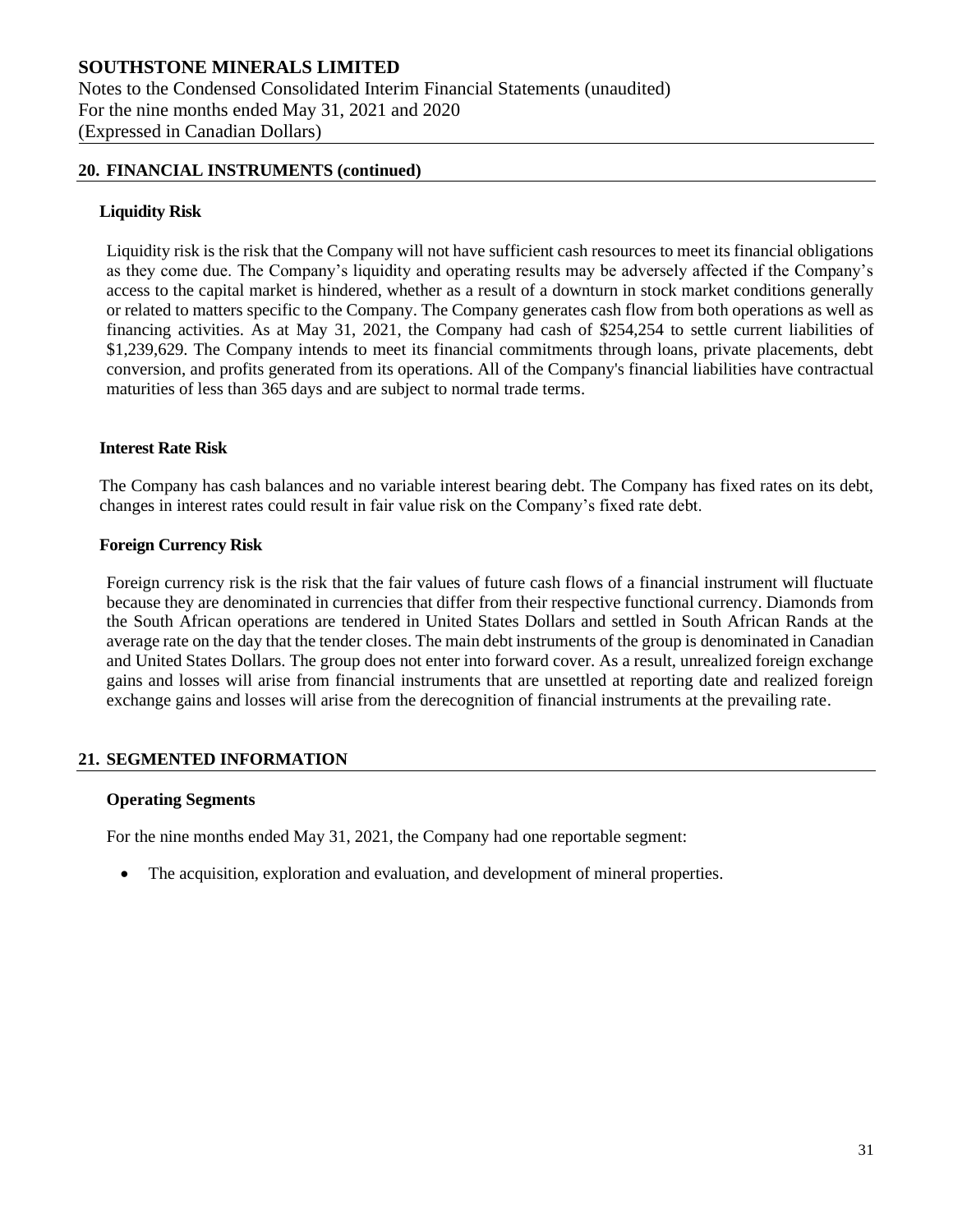Notes to the Condensed Consolidated Interim Financial Statements (unaudited) For the nine months ended May 31, 2021 and 2020 (Expressed in Canadian Dollars)

#### **21. SEGMENTED INFORMATION (continued)**

The following is summarized financial information of the Company's reportable segments for nine months ended May 31, 2021:

|                            |    | <b>Exploration and</b><br>evaluation | Corporate                      |    | <b>Consolidated</b> |
|----------------------------|----|--------------------------------------|--------------------------------|----|---------------------|
| Revenue                    | D  | 2,054,221                            | \$<br>$\overline{\phantom{a}}$ | S  | 2,054,221           |
| Amortization               |    | 29,101                               | 854                            |    | 29,955              |
| Net $profit/(\text{loss})$ |    | 211,269                              | (323, 443)                     | S  | (112, 174)          |
|                            |    |                                      |                                |    |                     |
| Total assets               | \$ | 852,321                              | 322,315                        | \$ | 1,174,636           |
| <b>Total liabilities</b>   |    | (594, 800)                           | (663, 228)                     |    | (1,258,029)         |
| Net assets (liabilities)   | \$ | 257,521                              | (340, 914)                     |    | (83, 393)           |

The following is summarized financial information of the Company's reportable segments for nine months ended May 31, 2020:

|                   |    | <b>Exploration and</b> |                          |              |
|-------------------|----|------------------------|--------------------------|--------------|
|                   |    | evaluation             | Corporate                | Consolidated |
| Revenue           | \$ | 4,488,724              | $\overline{\phantom{a}}$ | 4,488,724    |
| Amortization      |    | 72,308                 | 3,984                    | 76,292       |
| Net profit/(loss) | J) | 779,507                | (646.664)                | 132,843      |

The following is summarized financial information of the Company's reportable segments at August 31, 2020:

|                          |            | <b>Exploration and</b> |                  |                     |  |
|--------------------------|------------|------------------------|------------------|---------------------|--|
|                          | evaluation |                        | <b>Corporate</b> | <b>Consolidated</b> |  |
|                          |            |                        |                  |                     |  |
| Total assets             |            | 1,152,145              | 575.436          | 1,727,581           |  |
| Total liabilities        |            | (862, 421)             | (1,317,428)      | (2,179,849)         |  |
| Net assets (liabilities) | \$         | 289,724                | (741, 992)       | (452, 268)          |  |

#### **22. NON-CONTROLLING INTERESTS**

The non-controlling interests consisted of the following:

|           | May 31, 2021 | <b>August 31, 2020</b> |
|-----------|--------------|------------------------|
| ASM (57%) | 181,413      | 226,629                |
|           | 181,413      | 226,629                |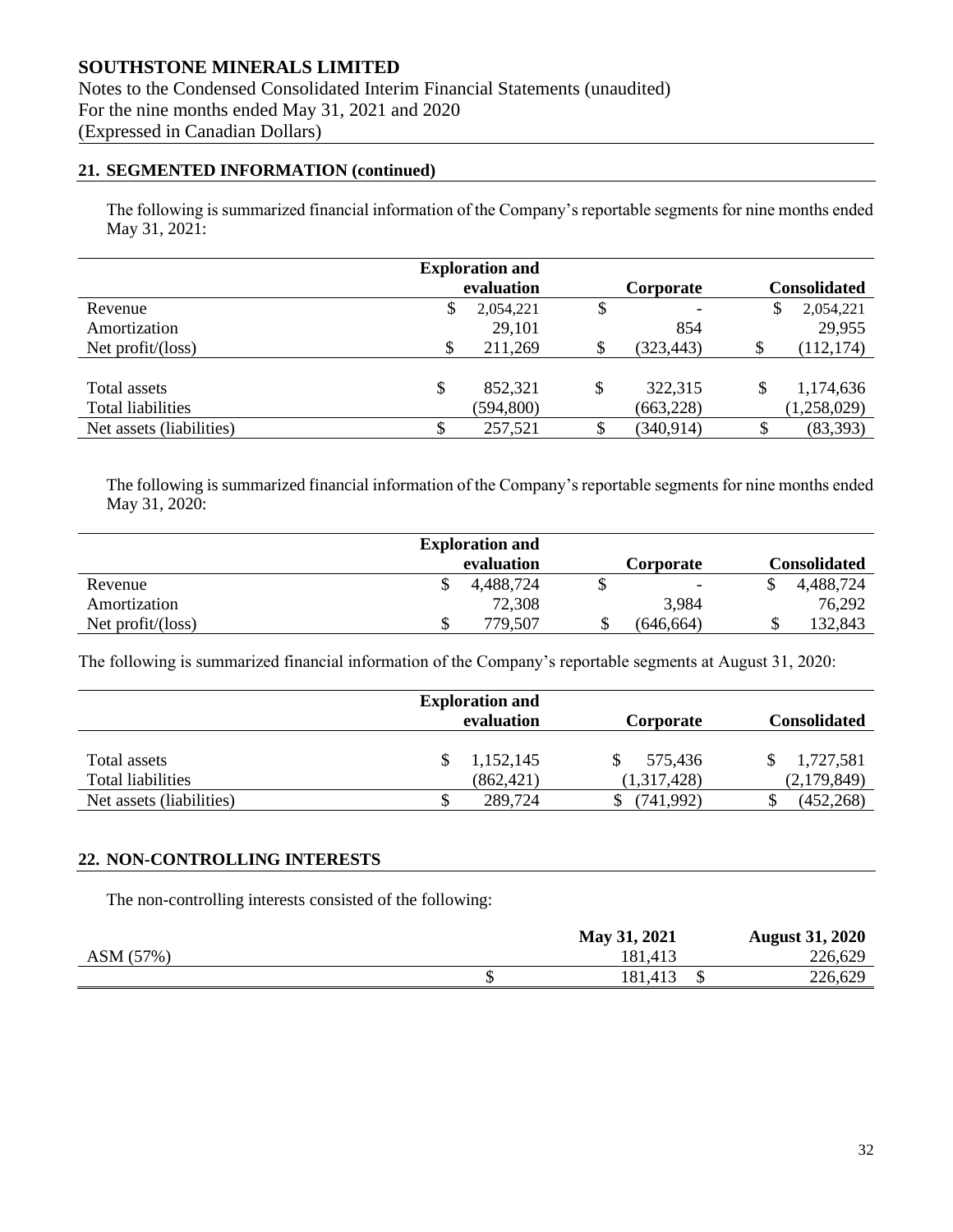Notes to the Condensed Consolidated Interim Financial Statements (unaudited) For the nine months ended May 31, 2021 and 2020 (Expressed in Canadian Dollars)

#### **22. NON-CONTROLLING INTERESTS (continued)**

| The following is the summarized statement of financial position of ASM as at May 31, 2021: |      |
|--------------------------------------------------------------------------------------------|------|
|                                                                                            | A SM |

|                                        | <b>AURI</b>  |
|----------------------------------------|--------------|
| Current:                               |              |
| Assets                                 | \$<br>34,344 |
| Liabilities                            | (478, 180)   |
| Total current net assets (liabilities) | (443, 836)   |
| Non-current                            |              |
| Assets                                 | 260,582      |
| Liabilities                            | (116, 620)   |
| Total non-current net assets           | 143,962      |
| Total net assets (liabilities)         | (299, 875)   |

The following is the summarized statement of financial position of ASM as at August 31, 2020:

|                                        | <b>ASM</b>    |  |
|----------------------------------------|---------------|--|
| Current:                               |               |  |
| Assets                                 | \$<br>373,475 |  |
| Liabilities                            | (734, 359)    |  |
| Total current net assets (liabilities) | (360, 884)    |  |
|                                        |               |  |
| Non-current                            |               |  |
| Assets                                 | 283,719       |  |
| Liabilities                            | (128,062)     |  |
| Total non-current net assets           | 155,657       |  |
| Total net assets (liabilities)         | 205,227       |  |
|                                        |               |  |

The following is the summarized comprehensive loss of ASM for the period May 31, 2021:

|                                   | ASM       |
|-----------------------------------|-----------|
|                                   |           |
| Revenue                           | 2,051,703 |
| Net income (loss)                 | 211,269   |
| Other comprehensive income (loss) | (37,093)  |
| Comprehensive loss                | 174,176   |

The following is the summarized comprehensive loss ASM for the period May 31, 2020:

|                                   | ASM       |
|-----------------------------------|-----------|
|                                   |           |
| Revenue                           | 4,488,724 |
| Net income (loss)                 | 779,507   |
| Other comprehensive income (loss) | 440,738   |
| Comprehensive loss                | 1,220,245 |